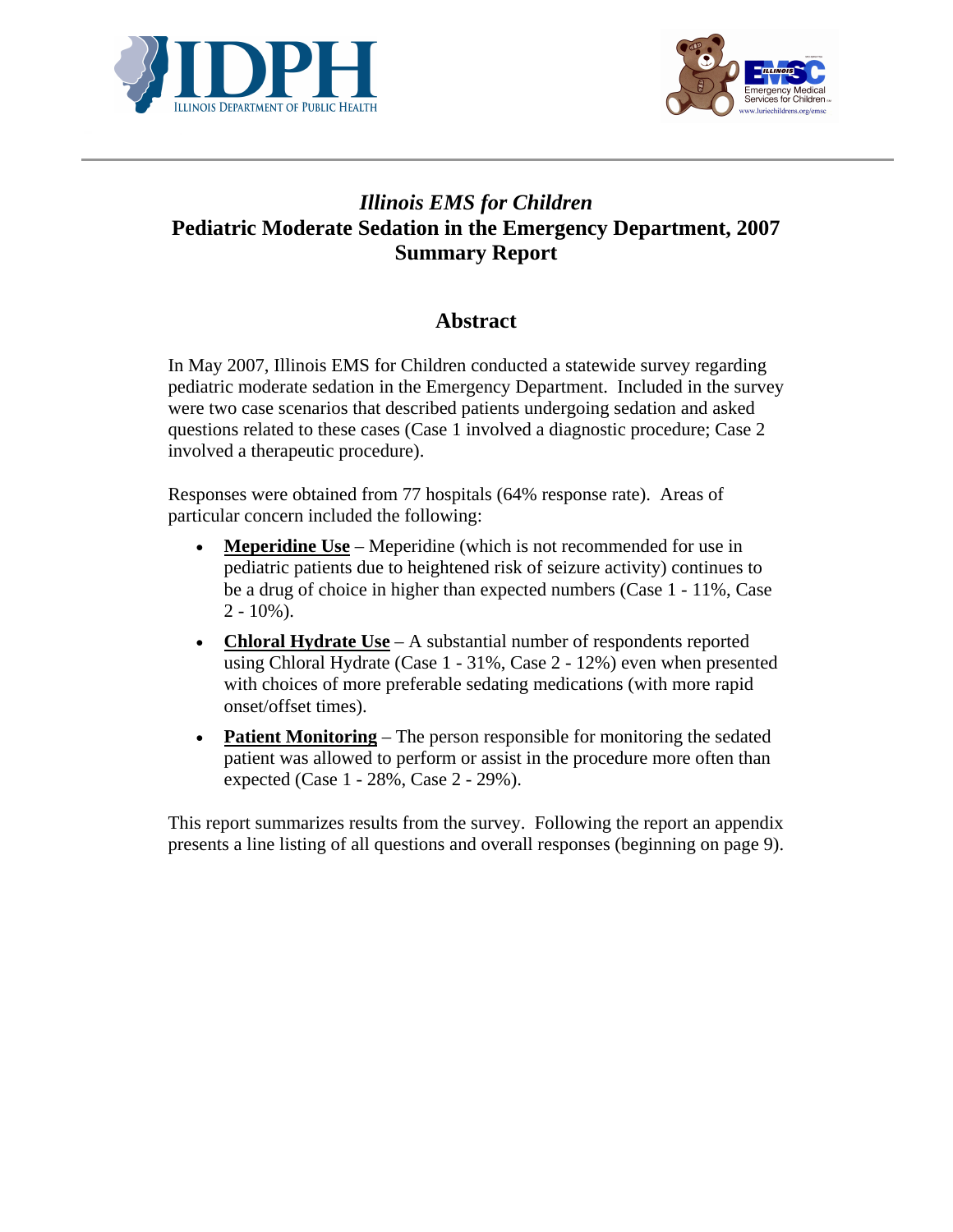## **I. Survey Results**

In 2007, 121 emergency departments (EDs) actively participated in the Illinois EMSC regional CQI program. Of these, 109 are recognized as PCCC, EDAP or SEDP facilities. The 121 EDs were surveyed regarding pediatric moderate sedation using a Web-based application. The survey consisted of two distinct sections. The first section was a general survey of hospital policy and procedure related to moderate sedation; all participants were instructed to complete this section. The second section included two case scenarios with follow-up questions related to how the individual hospital would respond in each scenario. There was an "opt out" option for hospitals that did not routinely perform pediatric moderate sedation in their Emergency Department. As a result, there were more overall responses to the general survey than to the case scenario section. The survey form is available online at http://www.luhs.org/depts/emsc/ModSedSurveyForm.pdf.

Of the 121 facilities, 77 (64%) participated in the survey. After data submission, participants were provided with Web-based reports that allowed comparison of their results to their region, to similar sized facilities, and to the rest of the state. For this summary, responses were aggregated for facilities in the Chicago and suburban areas (regions 7 through 11 – please see map below) and compared with those for the rest of the state (regions 1 through 6).



**Map of EMS Regions in Illinois**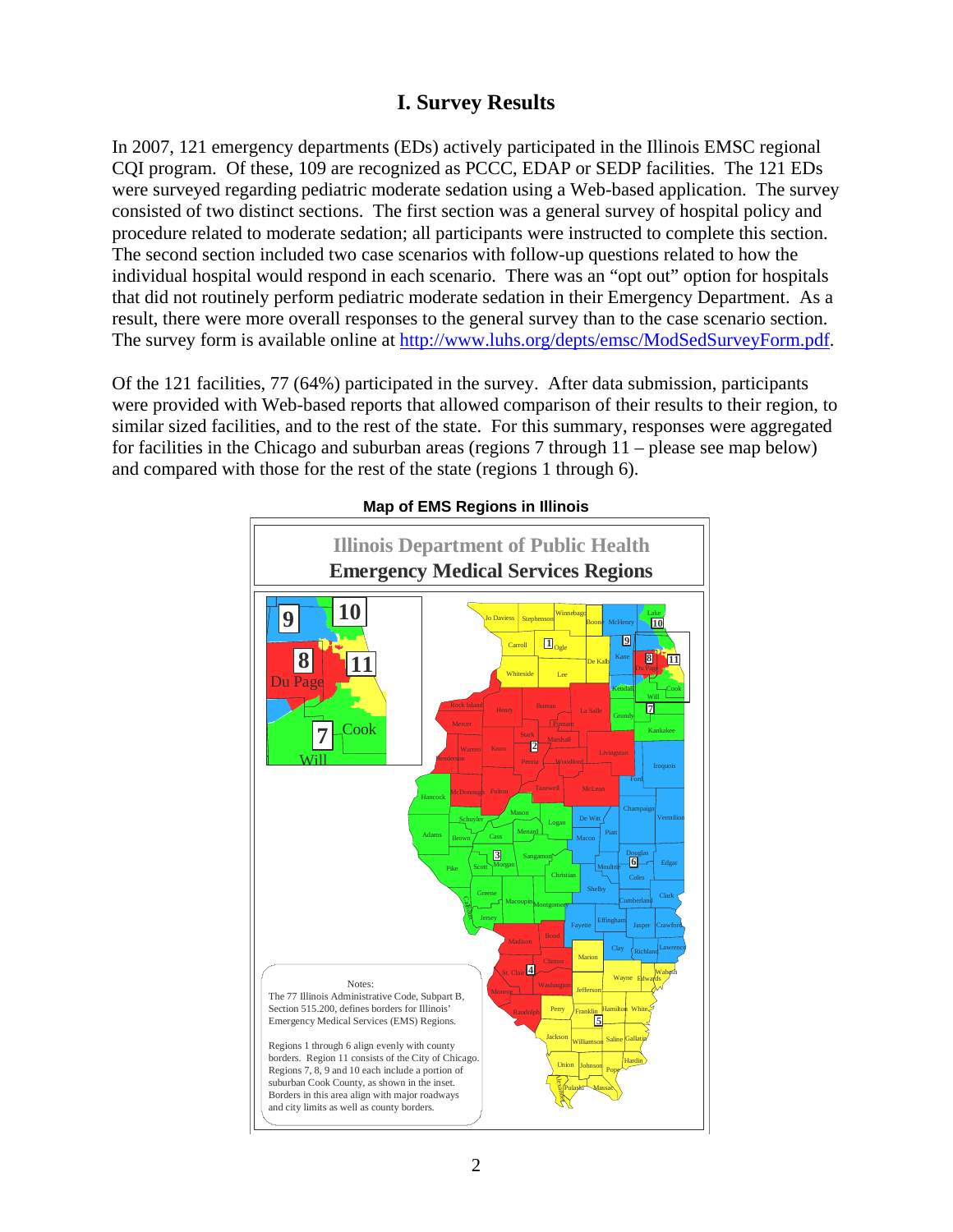Separately, responses were aggregated for "larger" facilities (greater than 6,000 pediatric ED visits per year) and compared with "smaller" facilities (6,000 or less visits). Statistically significant differences found in these comparisons are noted in this summary.

Highlights from the general survey questions are presented below. 77 facilities responded to at least some of the general survey questions.

#### **Services/Areas Performing Moderate Sedation**

- 99% of responding facilities reported that they perform pediatric sedation in the ED. In addition, other common locations for sedation included Radiology/MRI/CT (45%), the Pediatric Unit (31%), and the GI lab (25%).
- 58% reported no age restrictions for ED moderate sedation. For those reporting age restrictions, the most common were for neonates less than one month old (27%) and infants (24%).

## **Policies/Clinical Guidelines**

- 99% of facilities have policies/clinical guidelines for moderate sedation. Of these, 66% of the policies/guidelines specifically address pediatrics and 82% include NPO status guidelines. Only 56% of facilities reported that they updated/reviewed these policies/guidelines in the past 12 months.
- <sup>1</sup> 71% of facilities require an IV to be started on all pediatric patients undergoing moderate sedation. Hospitals located in Regions 1-6 are slightly more likely to require an IV than hospitals located in Regions 7-11 (79% vs 63%).

## **Credentialing**

- 86% of facilities require physicians to undergo a credentialing process before being allowed to administer/perform sedation.
- For physician credentialing, 50% of facilities require PALS/APLS/NRP training. The percentage is higher in Regions 1-6 than in Regions 7-11 (55% vs 44%).
- Also for physician credentialing, 39% require one of the following: practical competency test, self-assessment, self-study, or written competency test. As with the PALS/APLS/NRP training, a higher percentage was found in Regions 1-6 than in Regions 7-11 (42% vs 35%).
- For other medical staff (non-physicians), 75% of facilities require a sedation competency course/process before being allowed to assist with sedation.

#### **Quality Improvement**

• Although required by Joint Commission, only 83% of facilities reported that they conduct sedation-related chart reviews for Quality Improvement (QI) purposes.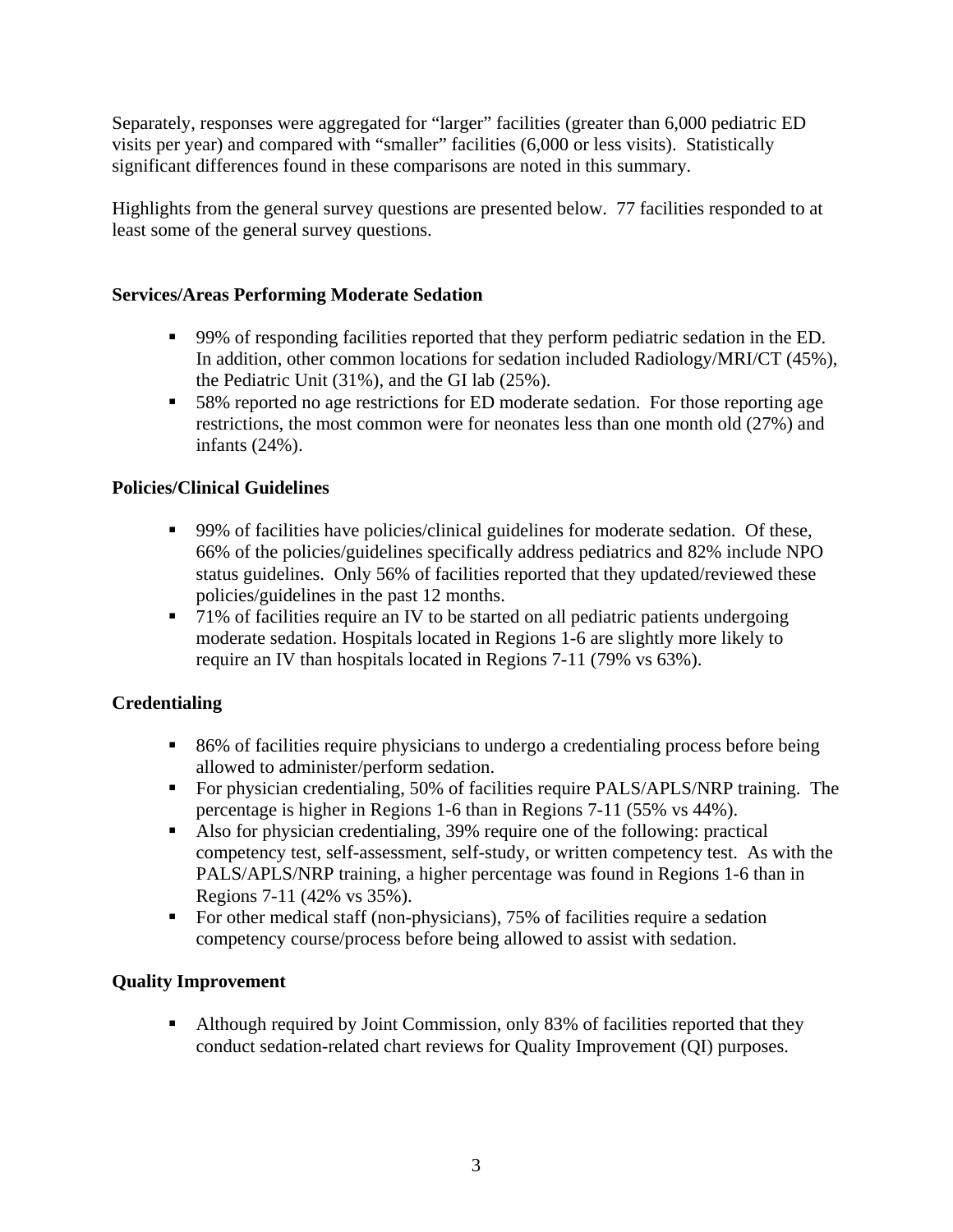• The quality improvement indicators shown in Figure 1 below are associated with patient safety. Inclusion of these indicators in the chart review process was lower than expected.



**Figure 1. Patient Safety Indicators Included in Chart Reviews**

**Information obtained from QI indicators is used most frequently in reviews at** hospital-wide QI meetings (51%), ED QI meetings (46%), and staff meetings (41%). The information is also used to implement staff education (49%).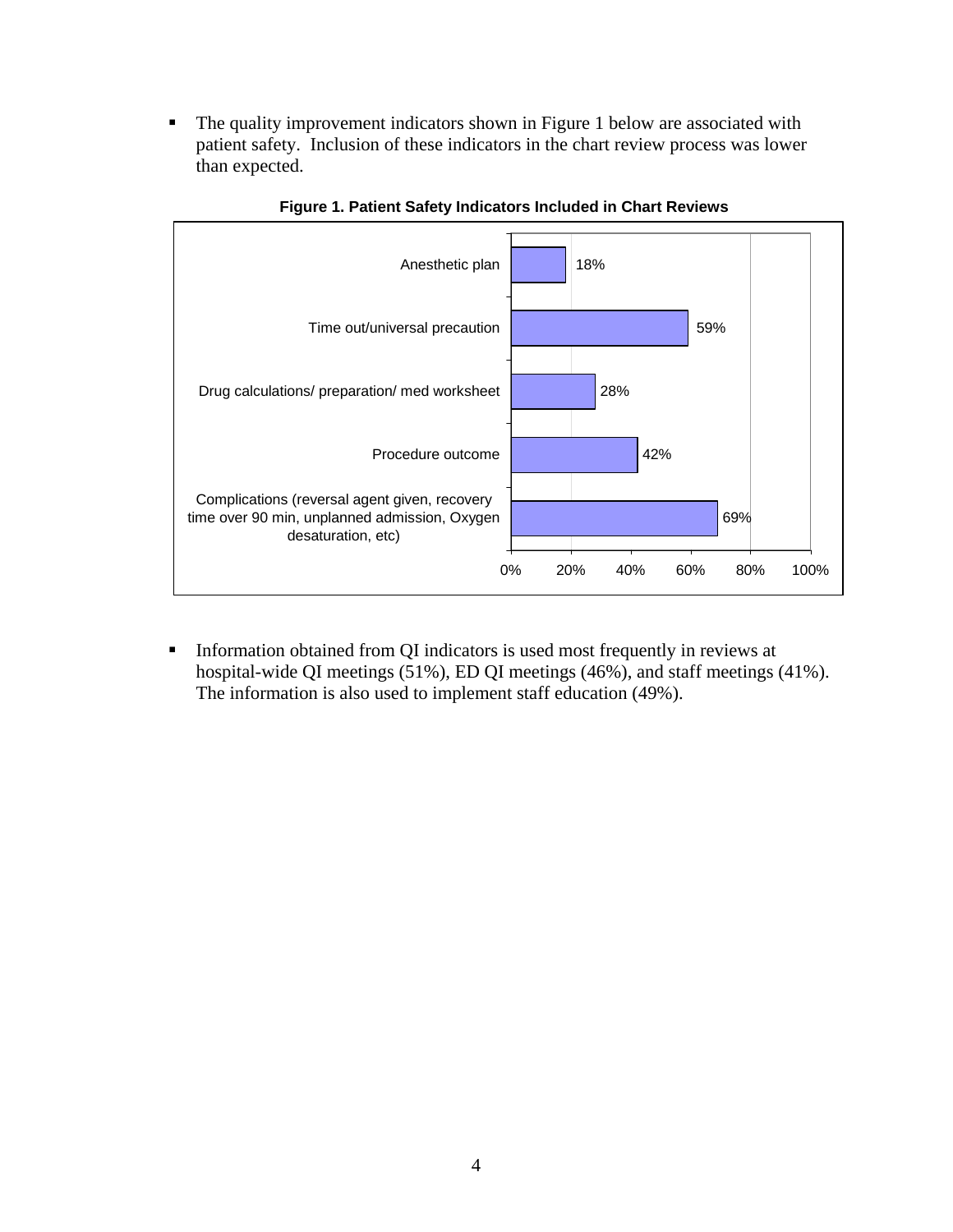# **II. Case Scenario Results**

The first case scenario consisted of the following:

#### **Case Description for Case 1:**

A 3-year-old male is brought in by his mother after he fell playing in the park about 2 hours ago. He has a 2cm hematoma on the right side of his head. The mother states he was unresponsive for about 5 minutes and threw up 3 times initially, but has not thrown up in the last 90 minutes or during the car ride to the ED. There are no focal findings. He will require moderate sedation for a CT of the brain. The child is very anxious and the mother states he will not hold still during the head CT. Sedation is discussed with the mother and she agrees to this. His vital signs are: Temp: 37.3/99.1 HR: 114 RR: 22 BP: 98/62 O2 saturation: 99% on RA There are no other injuries or contraindications to sedation.

The second case scenario consisted of the following:

#### **Case Description for Case 2:**

A six-year-old female has suffered a severely angulated wrist fracture in a fall. The child is very agitated and cries when any stranger comes near her. The orthopedist will perform a fracture reduction, and the child will need moderate sedation to undergo the procedure. Her vital signs are: Temp: 36.4/97.5 HR: 110 RR: 28 BP: 108/70 O2 saturation: 99% on RA There are no other injuries or contraindications to sedation.

Both of these cases required moderate sedation. By design, Case 1 represented a diagnostic intervention (non-painful) while Case 2 represented a child in need of a therapeutic intervention (painful). In total, 56 facilities responded to questions about Case 1 and 52 responded to questions about Case 2.

#### **Assessment**

- On assessment, high usage was found for Aldrete scoring (Case 1 63%, Case 2 67%) and pain scoring (Case 1 - 82%, Case 2 - 92%).
- Considering the Joint Commission's Patient Care Sedation Standards, a lower use than expected was found for an anesthetic plan (Case 1 - 52%, Case 2 - 60%).
- Considering the current emphasis on patient safety, lower uses than expected were found for equipment checklist (Case 1 - 71%, Case 2 - 77%), history of anesthesia (Case  $1 - 80\%$ , Case  $2 - 81\%$ ), physician credential check (Case  $1 - 30\%$ , Case  $2 - 1$ 35%), and timeout/universal precautions (Case 1 - 75%, Case 2 - 90%).

#### **NPO Status**

 Results for Case 1 were consistent with the American Society of Anesthesiologists' NPO status guidelines. Following this patient's drinking apple juice, 65% of facilities would wait at least 2 hours before performing sedation. Following the patient's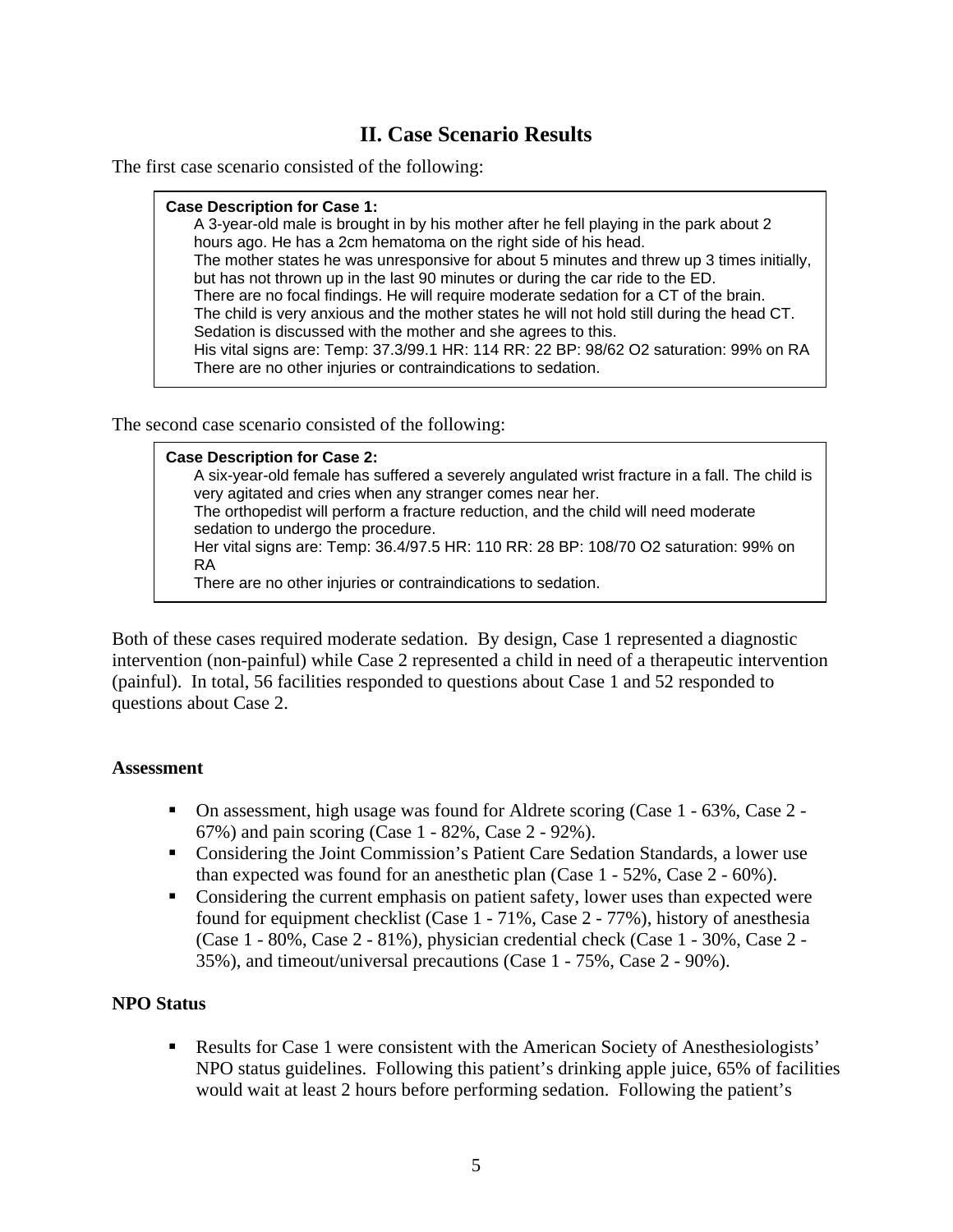eating a full lunch, 53% of facilities would wait at least 6 hours. (Note: Survey respondents may have interpreted the case as more emergent than intended and superseded ASA guidelines.)

#### **Equipment and Supplies**

- For Case 1, 84% of facilities would perform sedation in the ED and then transport to Radiology, 11% would sedate in Radiology, and 5% would sedate in the ED using a portable CT.
- High availability was found for pulse oximeter (Case 1 100%, Case 2 100%), BP monitor (Case 1 - 96%, Case 2 - 100%), IV access and/or IV equipment (Case 1 - 91%, Case 2 - 98%), oxygen (Case 1 - 98%, Case 2 - 100%), and bag-valve mask (Case 1 - 89%, Case 2 - 90%).
- **Low availability was found for end-tidal**  $CO_2$  **monitor/detector (Case 1 30%, Case 2** - 37%), and age/size-appropriate ETT (Case 1 - 54%, Case 2 - 65%).

#### **Medications**

 As seen in Table 1 below, the distribution of medications was similar between the two case scenarios, with the exception of Morphine which was more typically used in Case 2 in which the patient experienced greater pain (Case 1 - 28%, Case 2 - 62%).

| <b>Medication</b>              | Case 1 | Case 2 |
|--------------------------------|--------|--------|
| Ativan (Lorazepam)             | 24%    | 27%    |
| <b>Brevital (Methohexital)</b> | 4%     | 8%     |
| <b>Chloral Hydrate</b>         | 31%    | 12%    |
| Clonidine                      | 0%     | 0%     |
| Demerol (Meperidine)           | 11%    | 10%    |
| Diprivan (Propofol)            | 11%    | 13%    |
| Droperidol                     | 0%     | 0%     |
| Etomidate                      | 13%    | 19%    |
| Fentanyl                       | 28%    | 37%    |
| Haldol                         | 2%     | 0%     |
| Ketamine                       | 41%    | 52%    |
| Morphine                       | 28%    | 62%    |
| Nembutal (Pentobarbital)       | 6%     | 4%     |
| Nitrous Oxide                  | 2%     | 2%     |
| Phenergan (Promethazine)       | 7%     | 8%     |
| Precedex (Dexmedetomidine)     | 0%     | 0%     |
| Thorazine (Chlorpromazine)     | 2%     | 4%     |
| Valium (Diazepam)              | 9%     | 12%    |
| Versed (Midazolam)             | 80%    | 88%    |
| Other                          | 7%     | 8%     |

**Table 1. Medications Typically Used for Moderate Sedation** 

 Other than Morphine, the highest medication usage was found for Versed (Case 1 - 80%, Case 2 - 88%) and Ketamine (Case 1 - 41%, Case 2 - 52%).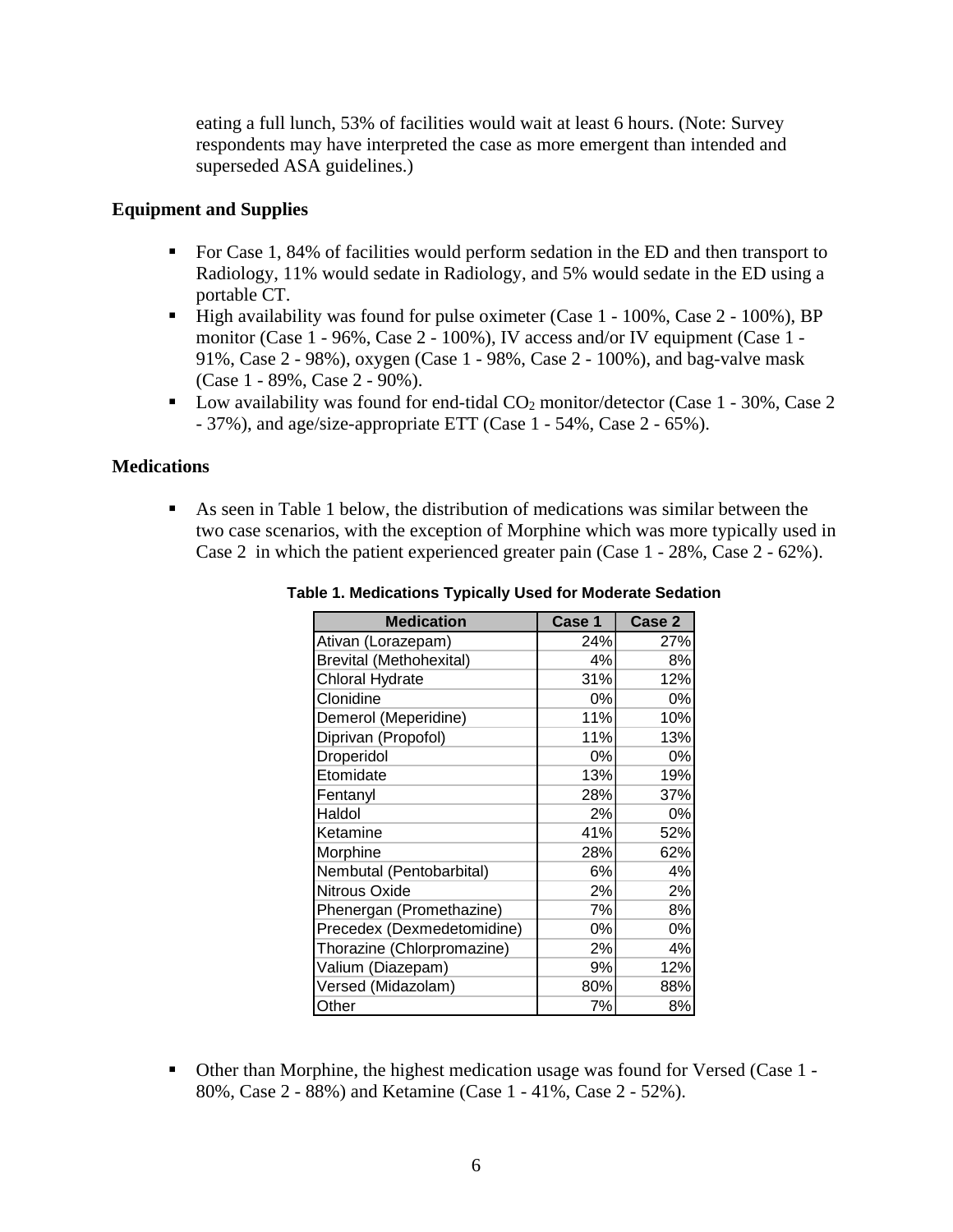- **Although other medications are preferred, usage was found for Chloral Hydrate (Case 1 - 31%, Case 2 - 12%) and Etomidate (Case 1 - 13%, Case 2 - 19%).** Facilities in Regions 7-11 used Chloral Hydrate significantly more than facilities in Regions 1-6 at 46% vs 18% in Case 1 (*p* < 0.05) and 19% vs 4% in Case 2.
- **Meperidine (which is not recommended for use in pediatric patients) continues to be a drug of choice in higher than expected numbers (Case 1 - 11%, Case 2 - 10%).** Smaller facilities used this medication significantly more than larger facilities at 21% vs 3% in Case 1 ( $p < 0.05$ ) and 17% vs 3% in Case 2.

#### **Monitoring and Assessment During the Procedure**

- On an extremely positive note, overall assessment of ABC's was very high, including heart rate (Case 1 - 100%, Case 2 - 98%), respiratory rate (Case 1 - 96%, Case 2 - 98%), oxygen saturation (Case 1 - 100%, Case 2 - 100%), blood pressure (Case 1 - 92%, Case 2 - 96%), and level of consciousness (Case 1 - 96%, Case 2 - 96%).
- Assessment was performed either continuously or every five minutes at most facilities (Case 1 - 93%, Case 2 - 96%).
- Check/re-check of head position was performed less frequently (Case 1 38%, Case 2) - 46%), and med dosage/route was monitored more often in Case 2 than in Case 1 (Case 1 - 74%, Case 2 - 92%)
- **The person responsible for monitoring the sedated patient was allowed to perform or assist in the procedure more than expected (Case 1 - 28%, Case 2 - 29%).** As shown in Figure 2 below, this occurred significantly more frequently at smaller facilities than at larger facilities at 38% vs 20% in Case 1 and 43% vs 17% in Case 2 ( $p < 0.05$ ).



**Figure 2. Person Responsible for Monitoring the Sedated Patient Is Allowed to Perform or Assist with the Procedure**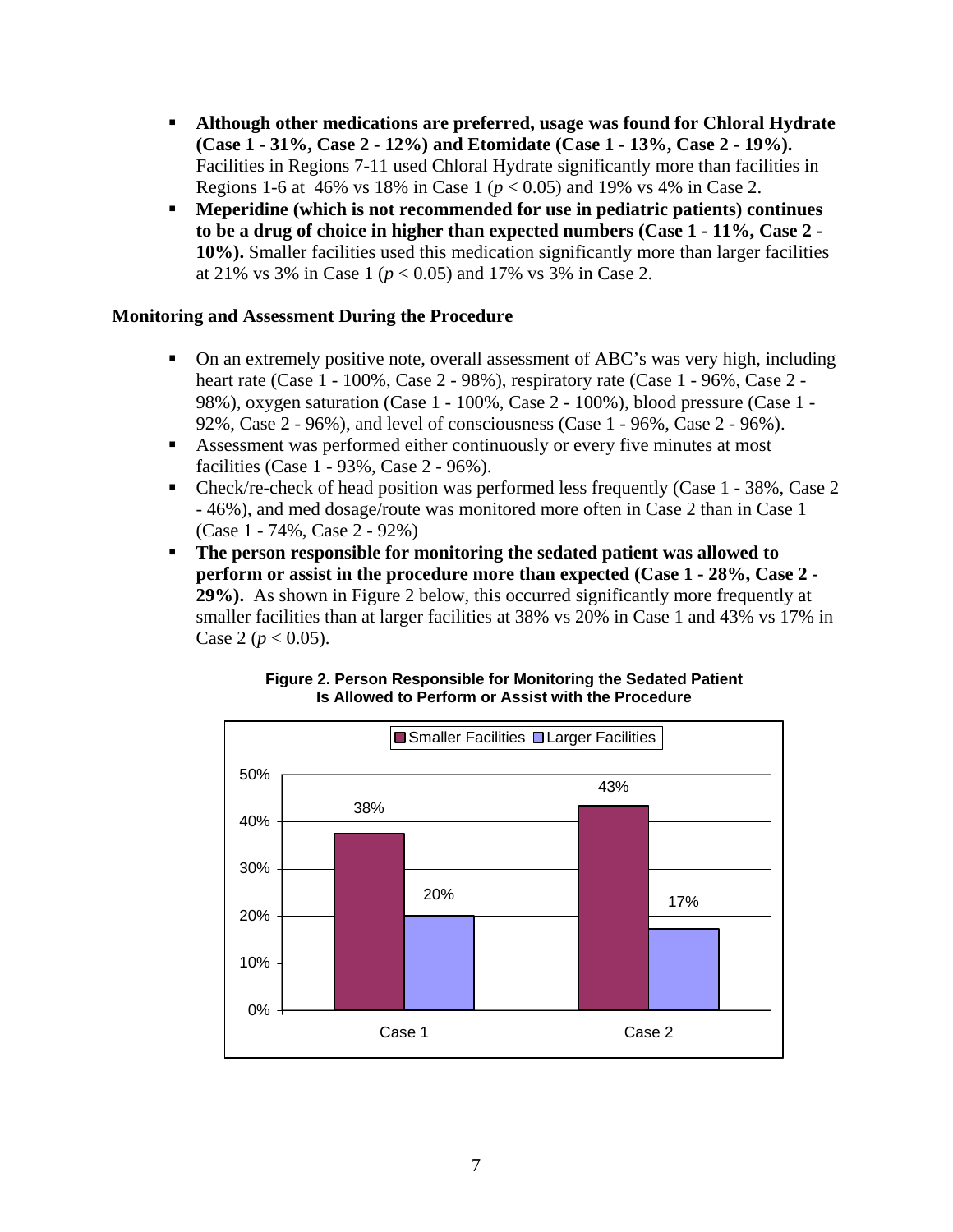#### **Discharge Criteria**

- Discharge criteria included the routinely recommended objective measures of patient's return to pre-sedation mental status (Case 1 - 98%, Case 2 - 98%), patient's return to pre-sedation activity level (Case 1 - 87%, Case 2 - 87%), stable vital signs (Case 1 - 96%, Case 2 - 94%), and oxygen saturation greater than 95% on room air or at patient's baseline (Case 1 - 89%, Case 2 - 88%).
- The use of physician discretion and a specified length of time are discouraged as discharge criteria. However, both criteria were selected by a substantial number of respondents (for physician discretion: Case 1 - 36%, Case 2 - 44%; specified length of time: Case 1 - 30%, Case 2 - 33%).

## **III. Conclusions**

In this survey of pediatric moderate sedation, strong compliance was found with recommendations regarding equipment/supply availability, monitoring/assessment during the procedure, and discharge criteria.

On the other hand, initial assessment and QI indicators, particularly items associated with patient safety, were not found as frequently as expected. Further, sedation medications included the ongoing use of Meperidine, especially at smaller facilities. Current literature indicates that Meperidine should not be administered to children as it has been demonstrated that it has an active metabolite, normeperidine, that has no analgesic properties, but can cause central nervous system excitability and lead to seizures (Bishop-Kurylo, D. Pediatric Pain Management in the Emergency Department. *Topics in Emergency Medicine.* 2002;24(1):19-30).

Other opportunities for improvement include encouraging an annual review of moderate sedation policies/guidelines, incorporating pediatric concerns into policies/guidelines, credentialing associated with formal courses or testing/assessment, availability of ETT, and limiting discharge criteria to objective, rather than subjective, measures.

Lastly, the survey also looked at whether the person responsible for constant monitoring/assessment of the sedated patient can perform or assist in the procedure. Although the AAP/AAPD *Guidelines for monitoring and management of pediatric patients during and after sedation for diagnostic and therapeutic procedures: an update* (2006) does permit this person to assist with "interruptible patient-related tasks of short duration," the **main responsibility** is "to monitor appropriate physiologic parameters and to assist in any supportive or resuscitation measures if required." Results showed that more than one-fourth of all responding facilities reported that this person can assist in the procedure (more often at smaller facilities, and particularly during the more complex case scenario). The concern is that if this practice is not strictly limited, it has the potential to distract from the overarching need for constant patient monitoring/assessment during sedation.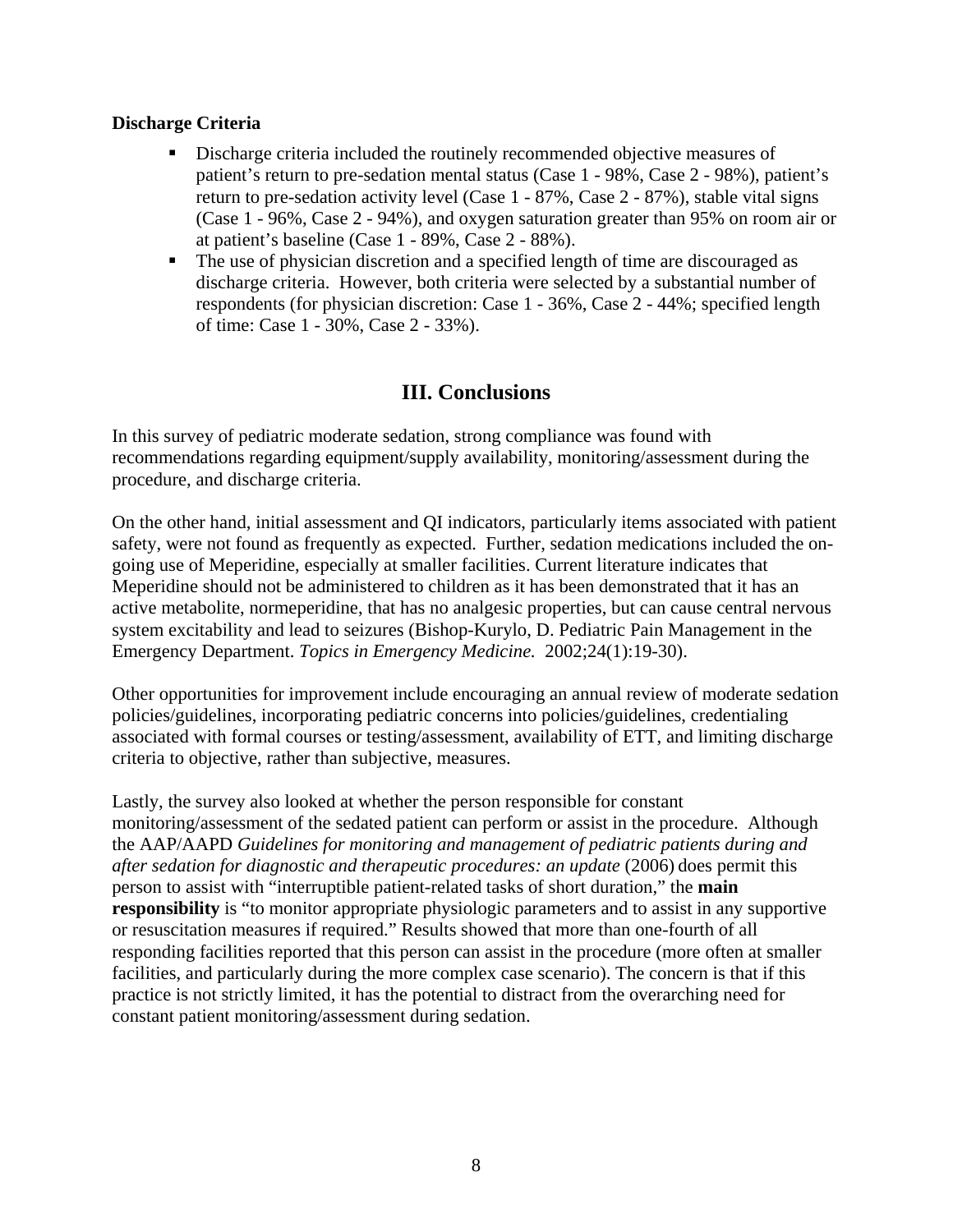# **Appendix 1. Totals for All Survey Questions (77 respondents)**

(Note: Questions 1 through 3 asked for demographic data and are not reported here.)

| For reference, 100%:                                                                                       |     |                                                                                                                                                                                                                                                                                                                     |
|------------------------------------------------------------------------------------------------------------|-----|---------------------------------------------------------------------------------------------------------------------------------------------------------------------------------------------------------------------------------------------------------------------------------------------------------------------|
|                                                                                                            |     |                                                                                                                                                                                                                                                                                                                     |
| 4. Does your hospital have a moderate sedation policy/clinical guideline?                                  | 99% |                                                                                                                                                                                                                                                                                                                     |
|                                                                                                            |     |                                                                                                                                                                                                                                                                                                                     |
| 4.a. Does your hospital's moderate sedation policy/clinical guideline                                      | 66% |                                                                                                                                                                                                                                                                                                                     |
| specifically address pediatrics?                                                                           |     |                                                                                                                                                                                                                                                                                                                     |
|                                                                                                            |     |                                                                                                                                                                                                                                                                                                                     |
| 4.b. Are NPO status guidelines included in your hospital's moderate<br>sedation policy/clinical guideline? | 82% |                                                                                                                                                                                                                                                                                                                     |
|                                                                                                            |     |                                                                                                                                                                                                                                                                                                                     |
| 4.c. How recently has your moderate sedation policy/clinical guideline been                                |     |                                                                                                                                                                                                                                                                                                                     |
| updated/reviewed?                                                                                          |     |                                                                                                                                                                                                                                                                                                                     |
| In the past 6 months                                                                                       | 22% |                                                                                                                                                                                                                                                                                                                     |
| In the past 12 months                                                                                      | 34% |                                                                                                                                                                                                                                                                                                                     |
| Has not been updated/reviewed in the past year                                                             | 44% |                                                                                                                                                                                                                                                                                                                     |
|                                                                                                            |     |                                                                                                                                                                                                                                                                                                                     |
| 5. Does your hospital require an IV to be started on all pediatric patients                                | 71% |                                                                                                                                                                                                                                                                                                                     |
| undergoing moderate sedation?                                                                              |     |                                                                                                                                                                                                                                                                                                                     |
|                                                                                                            |     |                                                                                                                                                                                                                                                                                                                     |
| 6. Does your hospital require physicians to undergo a credentialing process                                | 86% |                                                                                                                                                                                                                                                                                                                     |
| before being allowed to administer/perform sedation?                                                       |     |                                                                                                                                                                                                                                                                                                                     |
| 6.a. What is included in your hospital's sedation credentialing process for                                |     |                                                                                                                                                                                                                                                                                                                     |
| physicians?                                                                                                |     |                                                                                                                                                                                                                                                                                                                     |
| Minimal # years of experience                                                                              | 6%  | $\  \ \ $                                                                                                                                                                                                                                                                                                           |
| Minimal # of supervised procedures                                                                         | 19% |                                                                                                                                                                                                                                                                                                                     |
| PALS/APLS/NRP training                                                                                     | 50% |                                                                                                                                                                                                                                                                                                                     |
| Pharmacology course                                                                                        | 10% |                                                                                                                                                                                                                                                                                                                     |
| Practical competency test                                                                                  | 15% | $\frac{1}{2}$ $\frac{1}{2}$ $\frac{1}{2}$ $\frac{1}{2}$ $\frac{1}{2}$ $\frac{1}{2}$ $\frac{1}{2}$ $\frac{1}{2}$ $\frac{1}{2}$ $\frac{1}{2}$ $\frac{1}{2}$ $\frac{1}{2}$ $\frac{1}{2}$ $\frac{1}{2}$ $\frac{1}{2}$ $\frac{1}{2}$ $\frac{1}{2}$ $\frac{1}{2}$ $\frac{1}{2}$ $\frac{1}{2}$ $\frac{1}{2}$ $\frac{1}{2}$ |
| Recommendation by Anesthesia department                                                                    | 17% |                                                                                                                                                                                                                                                                                                                     |
| Self-assessment                                                                                            | 11% |                                                                                                                                                                                                                                                                                                                     |
| Self-study                                                                                                 | 19% |                                                                                                                                                                                                                                                                                                                     |
| Written competency test                                                                                    | 24% |                                                                                                                                                                                                                                                                                                                     |
| Other                                                                                                      | 28% |                                                                                                                                                                                                                                                                                                                     |
| None                                                                                                       | 0%  |                                                                                                                                                                                                                                                                                                                     |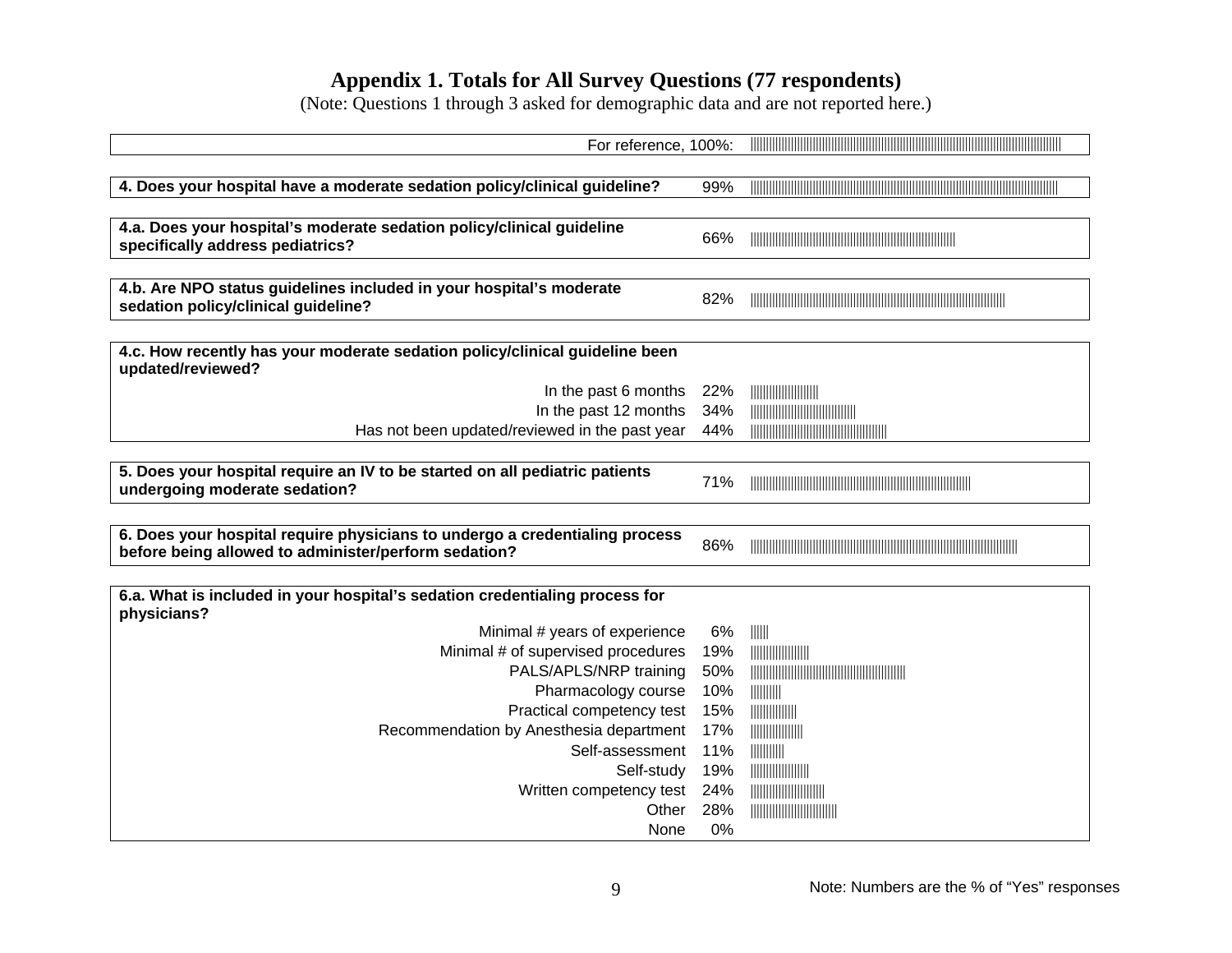| 7. Does your hospital require other medical staff to undergo a sedation<br>competency course/process before being allowed to assist with sedation? | 75% |               |
|----------------------------------------------------------------------------------------------------------------------------------------------------|-----|---------------|
|                                                                                                                                                    |     |               |
| 8. Does your hospital have a formal pediatric sedation service/team?                                                                               | 7%  |               |
|                                                                                                                                                    |     |               |
| 9. Does your hospital conduct moderate sedation chart reviews for quality<br>improvement (QI) purposes?                                            | 83% |               |
| 9.a. What indicators are included in chart reviews?                                                                                                |     |               |
| a. Airway assessment/Mallampati Classification                                                                                                     | 52% |               |
| b. Physical assessment                                                                                                                             | 55% |               |
| c. ASA Classification                                                                                                                              | 54% |               |
| d. Anesthetic plan                                                                                                                                 | 18% |               |
| e. Immediate prior-to-sedation physical assessment                                                                                                 | 58% |               |
| f. Time out/universal precaution                                                                                                                   | 59% |               |
| g. Site marking                                                                                                                                    | 39% |               |
| h. Procedure                                                                                                                                       | 62% |               |
| i. Consent signed                                                                                                                                  | 66% |               |
| j. Equipment checklist                                                                                                                             | 42% |               |
| k. Drug calculations/preparation/ med worksheet                                                                                                    | 28% |               |
| I. Monitoring during/post sedation at appropriate intervals                                                                                        | 66% |               |
| m. Vital signs                                                                                                                                     | 73% |               |
| n. Pain score                                                                                                                                      | 54% |               |
| o. Pre-op meds                                                                                                                                     | 45% |               |
| p. Aldrete score                                                                                                                                   | 46% |               |
| q. Modified Ramsey score                                                                                                                           | 15% |               |
| r. Dept/Unit procedure was performed                                                                                                               | 48% |               |
| s. Staff names/role in procedure                                                                                                                   | 54% |               |
| t. Procedure outcome                                                                                                                               | 42% |               |
| u. Complications (reversal agent given, recovery<br>time over 90 min, unplanned admission, Oxygen desaturation, etc)                               | 69% |               |
| v. Discharge instructions                                                                                                                          | 56% |               |
| w. Patient/parent education (explanation of procedure)                                                                                             | 48% |               |
| x. Patient/parent education (explanation of moderate sedation)                                                                                     | 44% |               |
| Other                                                                                                                                              | 11% | $\frac{1}{2}$ |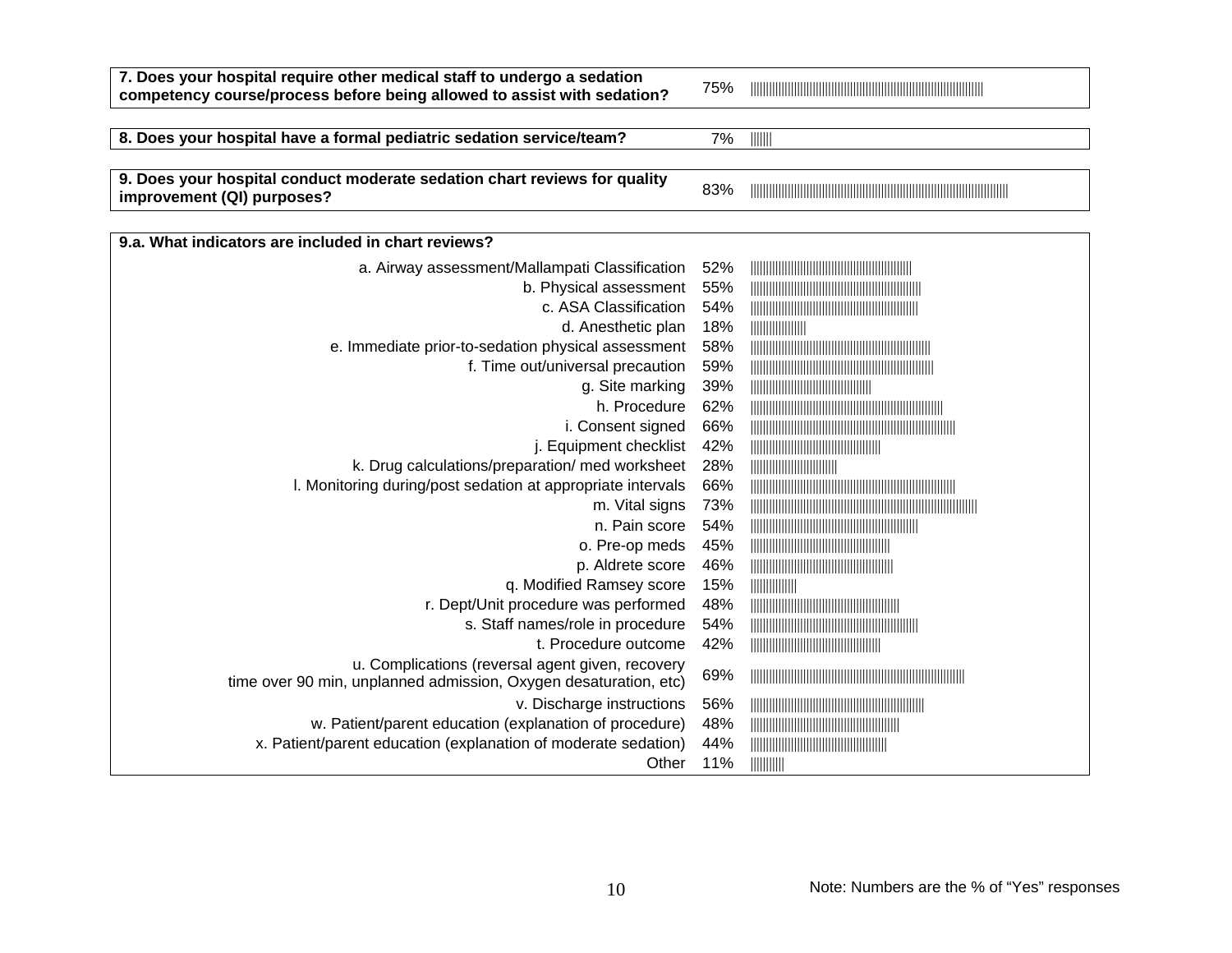| 9.b. What is done with the indicator information? |     |                       |
|---------------------------------------------------|-----|-----------------------|
| Implement staff education 49%                     |     |                       |
| Review at staff meetings 41%                      |     |                       |
| Review at ED QI meetings 46%                      |     |                       |
| Review at hospital-wide QI meetings 51%           |     |                       |
| Nothing                                           | 3%  | $\parallel \parallel$ |
| I Don't Know                                      | 10% |                       |
| Other                                             | 7%  | $\  \ \  \ \ $        |

| 10. Which of the following services/areas perform pediatric sedation? |     |                |  |
|-----------------------------------------------------------------------|-----|----------------|--|
| Burn unit                                                             | 6%  | $\  \ \  \ \ $ |  |
| ED.                                                                   | 99% |                |  |
| <b>EEG</b>                                                            | 6%  | $\  \ \  \ \ $ |  |
| GI lab                                                                | 25% |                |  |
| Outpatient center                                                     | 21% |                |  |
| <b>PACU</b>                                                           | 17% |                |  |
| Pediatric unit 31%                                                    |     |                |  |
| <b>PICU</b>                                                           | 24% |                |  |
| Radiology/MRI/CT                                                      | 45% |                |  |
| Urology                                                               | 0%  |                |  |
| None                                                                  | 0%  |                |  |
| Other                                                                 | 20% |                |  |

| <sup>41</sup> Does your ED perform moderate sedation to pediatric patients in the | 99% |                                                         |
|-----------------------------------------------------------------------------------|-----|---------------------------------------------------------|
|                                                                                   |     | IIIIIIII<br><b>IIIIIIIIII</b><br>adililit <sup>iy</sup> |

| 11.a. Does your ED restrict performing moderate sedation on any of the<br>following age groups? |     |                                           |
|-------------------------------------------------------------------------------------------------|-----|-------------------------------------------|
| Neonate (less than 1 month) 27%                                                                 |     |                                           |
| Infant $24%$                                                                                    |     |                                           |
| Toddler                                                                                         | 18% |                                           |
| Preschool                                                                                       | 20% |                                           |
| School age                                                                                      | 15% |                                           |
| Preadolescent                                                                                   | 17% |                                           |
| Adolescent                                                                                      | 13% |                                           |
| No age restrictions                                                                             | 58% |                                           |
| Other                                                                                           | 6%  | $\parallel \parallel \parallel \parallel$ |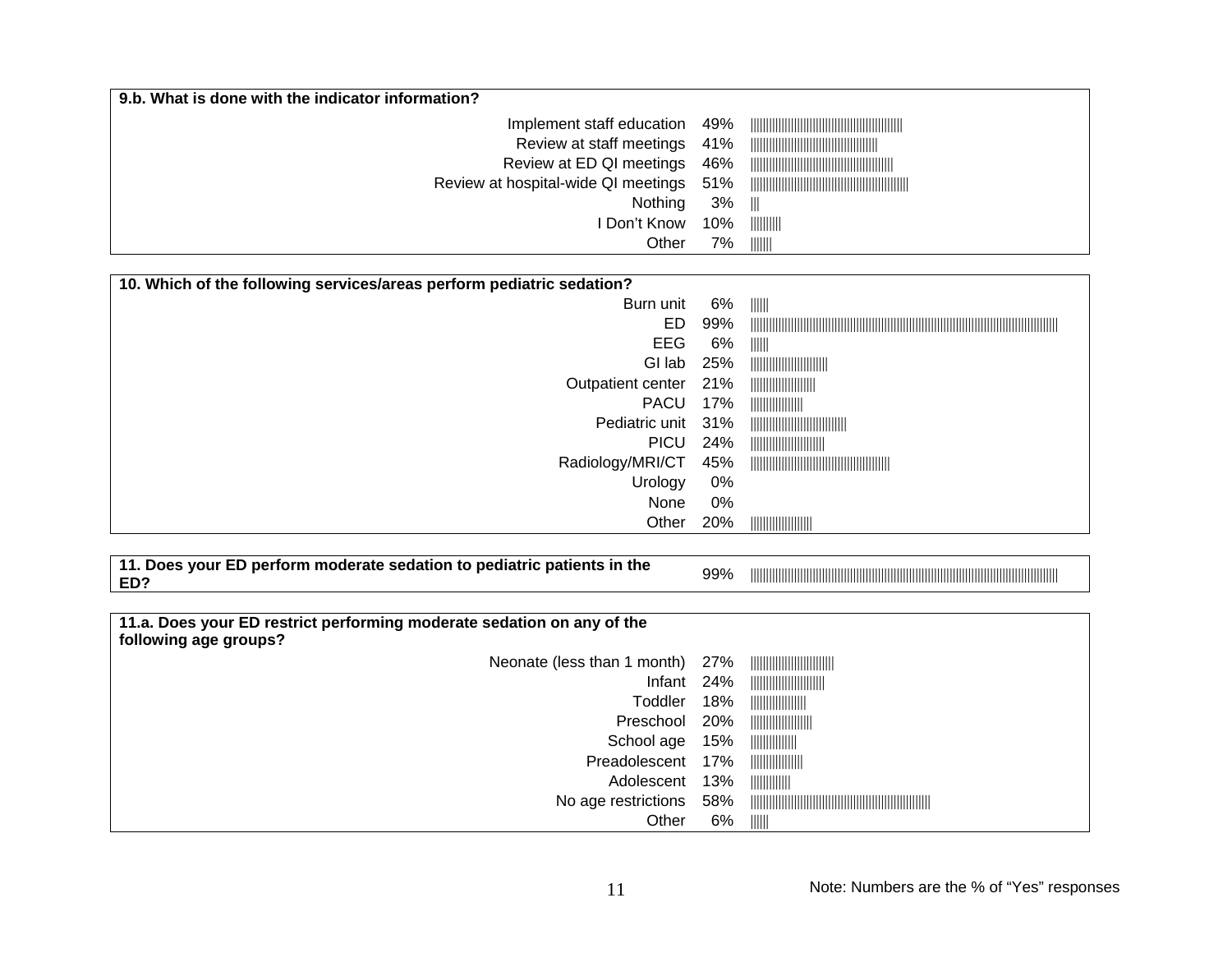## **IV. Totals for All Case Scenario 1 Questions (56 respondents)**

#### **Case Description**  A 3-year-old male is brought in by his mother after he fell playing in the park about 2 hours ago. He has a 2cm hematoma on the right side of his head. The mother states he was unresponsive for about 5 minutes and threw up 3 times initially, but has not thrown up in the last 90 minutes or during the car ride to the ED. There are no focal findings. He will require moderate sedation for a CT of the brain. The child is very anxious and the mother states he will not hold still during the head CT. Sedation is discussed with the mother and she agrees to this. His vital signs are: Temp: 37.3/99.1 HR: 114 RR: 22 BP: 98/62 O2 saturation: 99% on RA There are no other injuries or contraindications to sedation. **Case 1. Question 1. What would be included in the pre-sedation assessment of this patient?**  Aldrete score 63% |||||||||||||||||||||||||||||||||||||||||||||||||||||||||||||||

| Allergies                                           | 96%   |  |
|-----------------------------------------------------|-------|--|
| Anesthetic plan                                     | 52%   |  |
| ASA classification                                  | 71%   |  |
| Body habitus                                        | 21%   |  |
| Drug calculations/preparation/ medication worksheet | 57%   |  |
| Equipment checklist                                 | 71%   |  |
| History of anesthesia                               | 80%   |  |
| <b>History and Physical</b>                         | 88%   |  |
| Mallampati classification/Airway assessment         | 52%   |  |
| <b>Modified Ramsey score</b>                        | 14%   |  |
| <b>NPO Status</b>                                   | 89%   |  |
| Pain Score                                          | 82%   |  |
| Physician credential check                          | 30%   |  |
| Time out/universal precautions                      | 75%   |  |
| Vital signs                                         | 93%   |  |
| Other                                               | 25%   |  |
| None                                                | $0\%$ |  |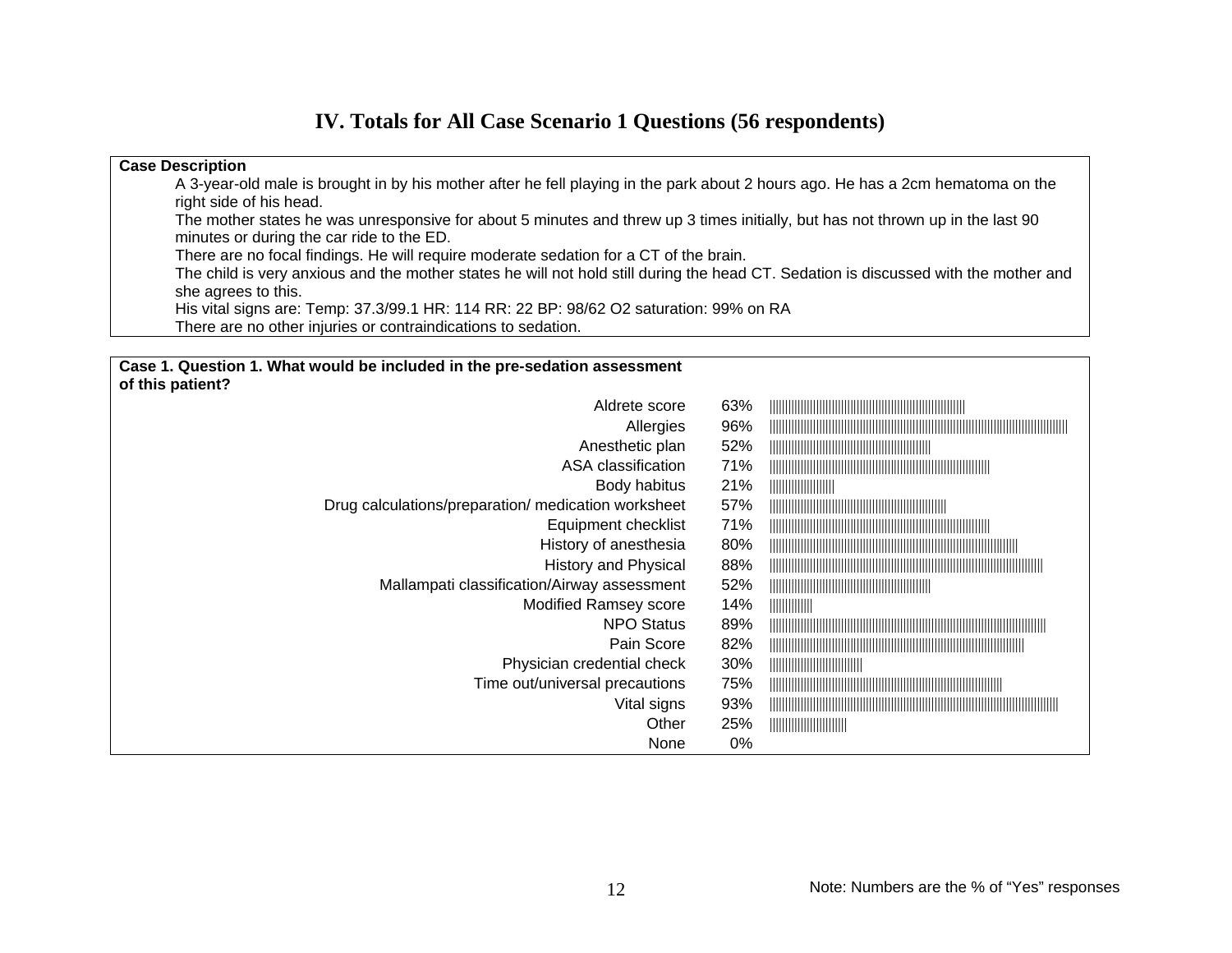| Case 1. Question 2.a. Following the patient drinking apple juice, how long<br>would you routinely wait before sedating this patient? |     |                                                                                                                                                                                                                                                                                                                     |
|--------------------------------------------------------------------------------------------------------------------------------------|-----|---------------------------------------------------------------------------------------------------------------------------------------------------------------------------------------------------------------------------------------------------------------------------------------------------------------------|
| 0 hours since consumption                                                                                                            | 24% |                                                                                                                                                                                                                                                                                                                     |
| 1 hour                                                                                                                               | 11% |                                                                                                                                                                                                                                                                                                                     |
| 2 hours                                                                                                                              | 38% |                                                                                                                                                                                                                                                                                                                     |
| 4 hours                                                                                                                              | 24% |                                                                                                                                                                                                                                                                                                                     |
| 6 hours                                                                                                                              | 4%  | $\  \cdot \ $                                                                                                                                                                                                                                                                                                       |
| Nothing after midnight                                                                                                               | 0%  |                                                                                                                                                                                                                                                                                                                     |
|                                                                                                                                      |     |                                                                                                                                                                                                                                                                                                                     |
| Case 1. Question 2.b. Following the patient having a full lunch, how long<br>would you routinely wait before sedating this patient?  |     |                                                                                                                                                                                                                                                                                                                     |
| 0 hours since consumption                                                                                                            | 15% |                                                                                                                                                                                                                                                                                                                     |
| 1 hour                                                                                                                               | 4%  | $\  \varphi \ $                                                                                                                                                                                                                                                                                                     |
| 2 hours                                                                                                                              | 13% | $\frac{1}{2}$ $\frac{1}{2}$ $\frac{1}{2}$ $\frac{1}{2}$ $\frac{1}{2}$ $\frac{1}{2}$ $\frac{1}{2}$ $\frac{1}{2}$ $\frac{1}{2}$ $\frac{1}{2}$ $\frac{1}{2}$ $\frac{1}{2}$ $\frac{1}{2}$ $\frac{1}{2}$ $\frac{1}{2}$ $\frac{1}{2}$ $\frac{1}{2}$ $\frac{1}{2}$ $\frac{1}{2}$ $\frac{1}{2}$ $\frac{1}{2}$ $\frac{1}{2}$ |
| 4 hours                                                                                                                              | 15% | $\frac{1}{2}$ $\frac{1}{2}$ $\frac{1}{2}$ $\frac{1}{2}$ $\frac{1}{2}$ $\frac{1}{2}$ $\frac{1}{2}$ $\frac{1}{2}$ $\frac{1}{2}$ $\frac{1}{2}$ $\frac{1}{2}$ $\frac{1}{2}$ $\frac{1}{2}$ $\frac{1}{2}$ $\frac{1}{2}$ $\frac{1}{2}$ $\frac{1}{2}$ $\frac{1}{2}$ $\frac{1}{2}$ $\frac{1}{2}$ $\frac{1}{2}$ $\frac{1}{2}$ |
| 6 hours                                                                                                                              | 51% |                                                                                                                                                                                                                                                                                                                     |
| Nothing after midnight                                                                                                               | 2%  |                                                                                                                                                                                                                                                                                                                     |
|                                                                                                                                      |     |                                                                                                                                                                                                                                                                                                                     |
| Case 1. Question 3. In this scenario, where would you routinely sedate this<br>patient?                                              |     |                                                                                                                                                                                                                                                                                                                     |
| In the ED (using a portable CT)                                                                                                      | 5%  | $\  \ \ $                                                                                                                                                                                                                                                                                                           |
| In the ED, then transport to Radiology                                                                                               | 84% |                                                                                                                                                                                                                                                                                                                     |
| In Radiology                                                                                                                         | 11% | $\frac{1}{2}$ $\frac{1}{2}$ $\frac{1}{2}$ $\frac{1}{2}$ $\frac{1}{2}$ $\frac{1}{2}$ $\frac{1}{2}$ $\frac{1}{2}$ $\frac{1}{2}$ $\frac{1}{2}$ $\frac{1}{2}$ $\frac{1}{2}$ $\frac{1}{2}$ $\frac{1}{2}$ $\frac{1}{2}$ $\frac{1}{2}$ $\frac{1}{2}$ $\frac{1}{2}$ $\frac{1}{2}$ $\frac{1}{2}$ $\frac{1}{2}$ $\frac{1}{2}$ |
| Other                                                                                                                                | 0%  |                                                                                                                                                                                                                                                                                                                     |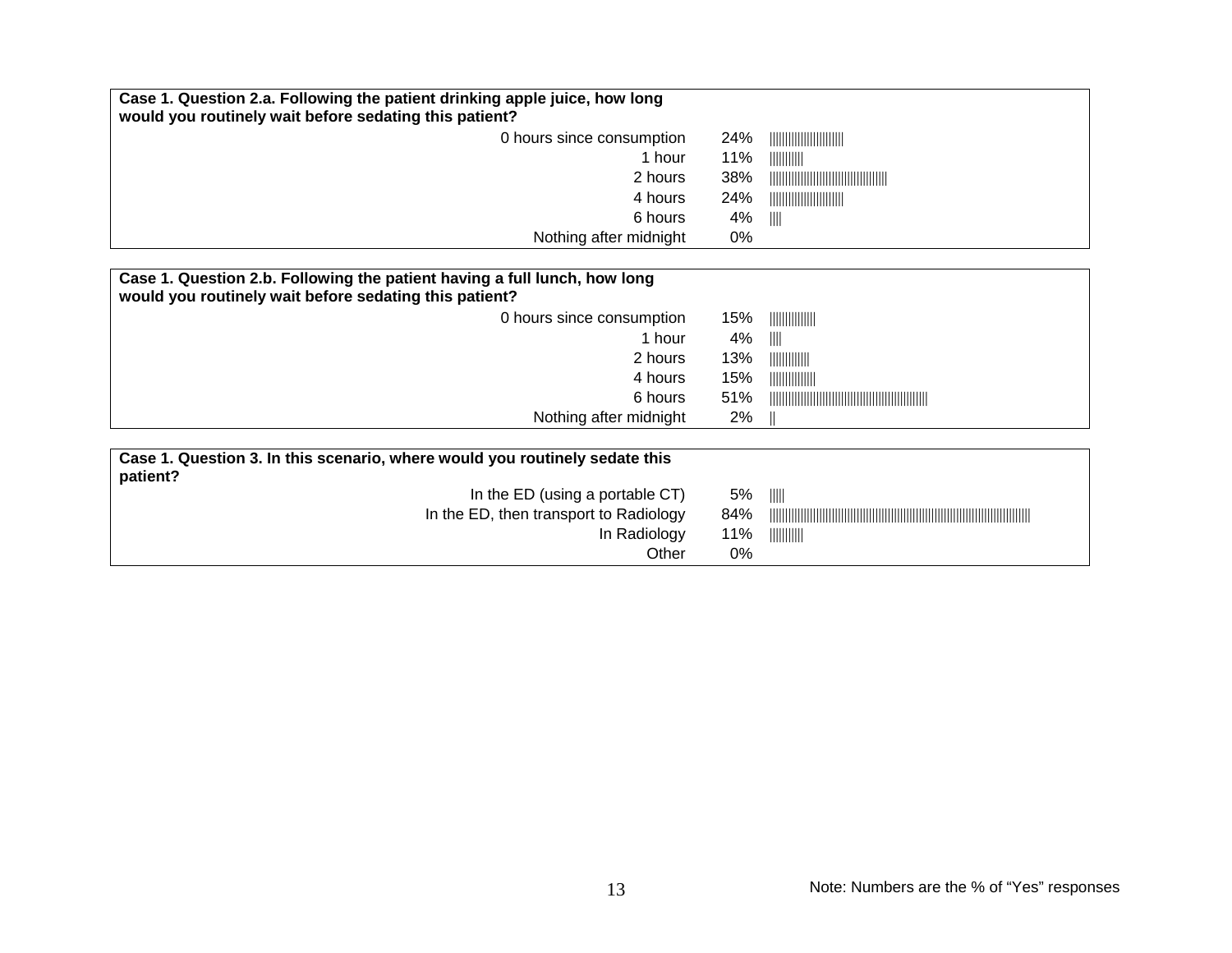| Case 1. Question 3.a. Based on where this patient would be sedated, what<br>monitoring equipment, supplies & medications would be required at the<br>bedside (or taken with you during transport)? |      |                                                                                                                |
|----------------------------------------------------------------------------------------------------------------------------------------------------------------------------------------------------|------|----------------------------------------------------------------------------------------------------------------|
| Pulse oximeter                                                                                                                                                                                     | 100% |                                                                                                                |
| End-tidal CO2 monitor/detector                                                                                                                                                                     | 30%  |                                                                                                                |
| BP monitor                                                                                                                                                                                         | 96%  |                                                                                                                |
| Thermometer                                                                                                                                                                                        | 15%  |                                                                                                                |
| <b>Defibrillator</b>                                                                                                                                                                               | 69%  |                                                                                                                |
| IV equipment                                                                                                                                                                                       | 78%  |                                                                                                                |
| IV access                                                                                                                                                                                          | 81%  |                                                                                                                |
| Suction equipment                                                                                                                                                                                  | 93%  |                                                                                                                |
| Oxygen                                                                                                                                                                                             | 98%  |                                                                                                                |
| Stethoscope                                                                                                                                                                                        | 85%  |                                                                                                                |
| ETT (correct patient size)                                                                                                                                                                         | 54%  |                                                                                                                |
| Bag - valve mask (correct size)                                                                                                                                                                    | 89%  |                                                                                                                |
| Nasal cannula                                                                                                                                                                                      | 76%  |                                                                                                                |
| Naloxone (dose calculated)                                                                                                                                                                         | 74%  |                                                                                                                |
| Flumazenil (dose calculated)                                                                                                                                                                       | 63%  |                                                                                                                |
| Crash cart/respiratory box                                                                                                                                                                         | 78%  |                                                                                                                |
| Cardiac monitor                                                                                                                                                                                    | 91%  |                                                                                                                |
| Other                                                                                                                                                                                              | 9%   | $\begin{array}{c} \hline \text{  }{\text{  }{\text{  }{\text{  }}{\text{  }}{\text{  }}}\\ \hline \end{array}$ |
| None                                                                                                                                                                                               | 0%   |                                                                                                                |

| Case 1. Question 4. In this scenario, is the person responsible for  |     |  |
|----------------------------------------------------------------------|-----|--|
| monitoring the sedated patient allowed to perform or assist with the | 28% |  |
| procedure?                                                           |     |  |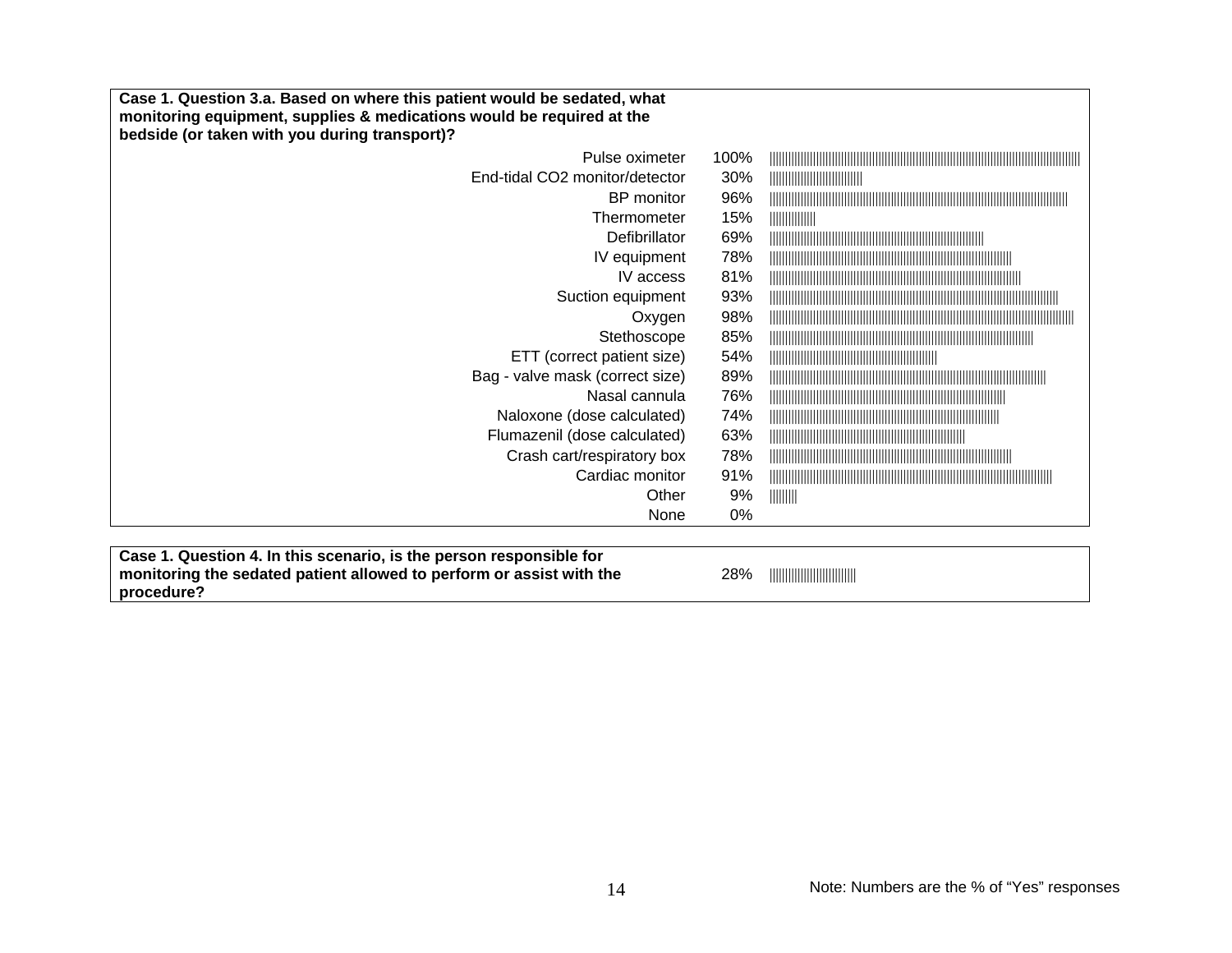| Case 1. Question 5. Which of the following medication(s) would you |     |                                                                                                                                                                                                                                                                                                                     |  |
|--------------------------------------------------------------------|-----|---------------------------------------------------------------------------------------------------------------------------------------------------------------------------------------------------------------------------------------------------------------------------------------------------------------------|--|
| typically use to moderately sedate this patient?                   |     |                                                                                                                                                                                                                                                                                                                     |  |
| Ativan (Lorazepam)                                                 | 24% |                                                                                                                                                                                                                                                                                                                     |  |
| <b>Brevital (Methohexital)</b>                                     | 4%  |                                                                                                                                                                                                                                                                                                                     |  |
| <b>Chloral Hydrate</b>                                             | 31% |                                                                                                                                                                                                                                                                                                                     |  |
| Clonidine                                                          | 0%  |                                                                                                                                                                                                                                                                                                                     |  |
| Demerol (Meperidine)                                               | 11% |                                                                                                                                                                                                                                                                                                                     |  |
| Diprivan (Propofol)                                                | 11% | $\frac{1}{2}$ $\frac{1}{2}$ $\frac{1}{2}$ $\frac{1}{2}$ $\frac{1}{2}$ $\frac{1}{2}$ $\frac{1}{2}$ $\frac{1}{2}$ $\frac{1}{2}$ $\frac{1}{2}$ $\frac{1}{2}$ $\frac{1}{2}$ $\frac{1}{2}$ $\frac{1}{2}$ $\frac{1}{2}$ $\frac{1}{2}$ $\frac{1}{2}$ $\frac{1}{2}$ $\frac{1}{2}$ $\frac{1}{2}$ $\frac{1}{2}$ $\frac{1}{2}$ |  |
| Droperidol                                                         | 0%  |                                                                                                                                                                                                                                                                                                                     |  |
| Etomidate                                                          | 13% | $\frac{1}{2}$ $\frac{1}{2}$ $\frac{1}{2}$ $\frac{1}{2}$ $\frac{1}{2}$ $\frac{1}{2}$ $\frac{1}{2}$ $\frac{1}{2}$ $\frac{1}{2}$ $\frac{1}{2}$ $\frac{1}{2}$ $\frac{1}{2}$ $\frac{1}{2}$ $\frac{1}{2}$ $\frac{1}{2}$ $\frac{1}{2}$ $\frac{1}{2}$ $\frac{1}{2}$ $\frac{1}{2}$ $\frac{1}{2}$ $\frac{1}{2}$ $\frac{1}{2}$ |  |
| Fentanyl                                                           | 28% |                                                                                                                                                                                                                                                                                                                     |  |
| Haldol                                                             | 2%  |                                                                                                                                                                                                                                                                                                                     |  |
| Ketamine                                                           | 41% |                                                                                                                                                                                                                                                                                                                     |  |
| Morphine                                                           | 28% |                                                                                                                                                                                                                                                                                                                     |  |
| Nembutal (Pentobarbital)                                           | 6%  | $\parallel$                                                                                                                                                                                                                                                                                                         |  |
| Nitrous Oxide                                                      | 2%  |                                                                                                                                                                                                                                                                                                                     |  |
| Phenergan (Promethazine)                                           | 7%  | $\parallel \parallel \parallel \parallel \parallel$                                                                                                                                                                                                                                                                 |  |
| Precedex (Dexmedetomidine)                                         | 0%  |                                                                                                                                                                                                                                                                                                                     |  |
| Thorazine (Chlorpromazine)                                         | 2%  | $\frac{1}{2}$                                                                                                                                                                                                                                                                                                       |  |
| Valium (Diazepam)                                                  | 9%  |                                                                                                                                                                                                                                                                                                                     |  |
| Versed (Midazolam)                                                 | 80% |                                                                                                                                                                                                                                                                                                                     |  |
| Other                                                              | 7%  | $\parallel \parallel \parallel \parallel \parallel$                                                                                                                                                                                                                                                                 |  |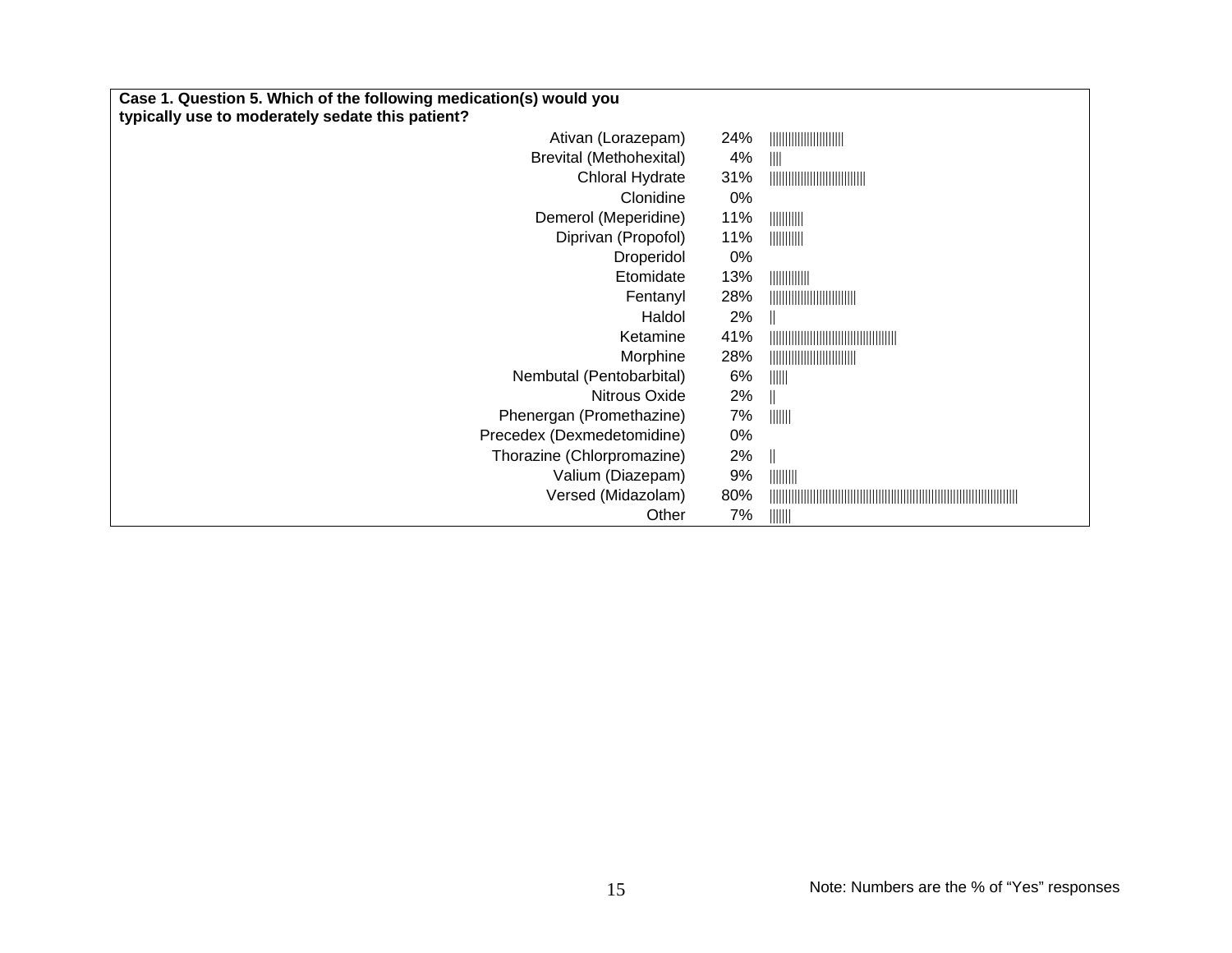| Case 1. Question 6. DURING the CT procedure, what monitoring/charting<br>would be required? |      |                |
|---------------------------------------------------------------------------------------------|------|----------------|
| Head position check/re-check                                                                | 38%  |                |
| Heart rate                                                                                  | 100% |                |
| Respiratory rate                                                                            | 96%  |                |
| Oxygen saturation                                                                           | 100% |                |
| Blood pressure                                                                              | 92%  |                |
| Temperature                                                                                 | 23%  |                |
| Skin color                                                                                  | 77%  |                |
| Capnography                                                                                 | 17%  |                |
| Level of Consciousness (LOC)                                                                | 96%  |                |
| <b>Modified Ramsey score</b>                                                                | 17%  |                |
| Protective reflexes                                                                         | 25%  |                |
| Aldrete score                                                                               | 40%  |                |
| and O                                                                                       | 15%  |                |
| Pain score                                                                                  | 49%  |                |
| Med dosage/route                                                                            | 74%  |                |
| Other                                                                                       | 6%   | $\  \ \  \ \ $ |
| None                                                                                        | 0%   |                |

| Case 1. Question 7. DURING the CT procedure, how often would patient<br>assessment be performed? |     |        |
|--------------------------------------------------------------------------------------------------|-----|--------|
| Continuously                                                                                     | 51% |        |
| Every 5 minutes                                                                                  | 42% |        |
| Every 10 minutes                                                                                 | 2%  |        |
| Every 15 minutes                                                                                 | 4%  | - 1111 |
| Not standardized                                                                                 | 0%  |        |
| Other - Per condition                                                                            | 2%  |        |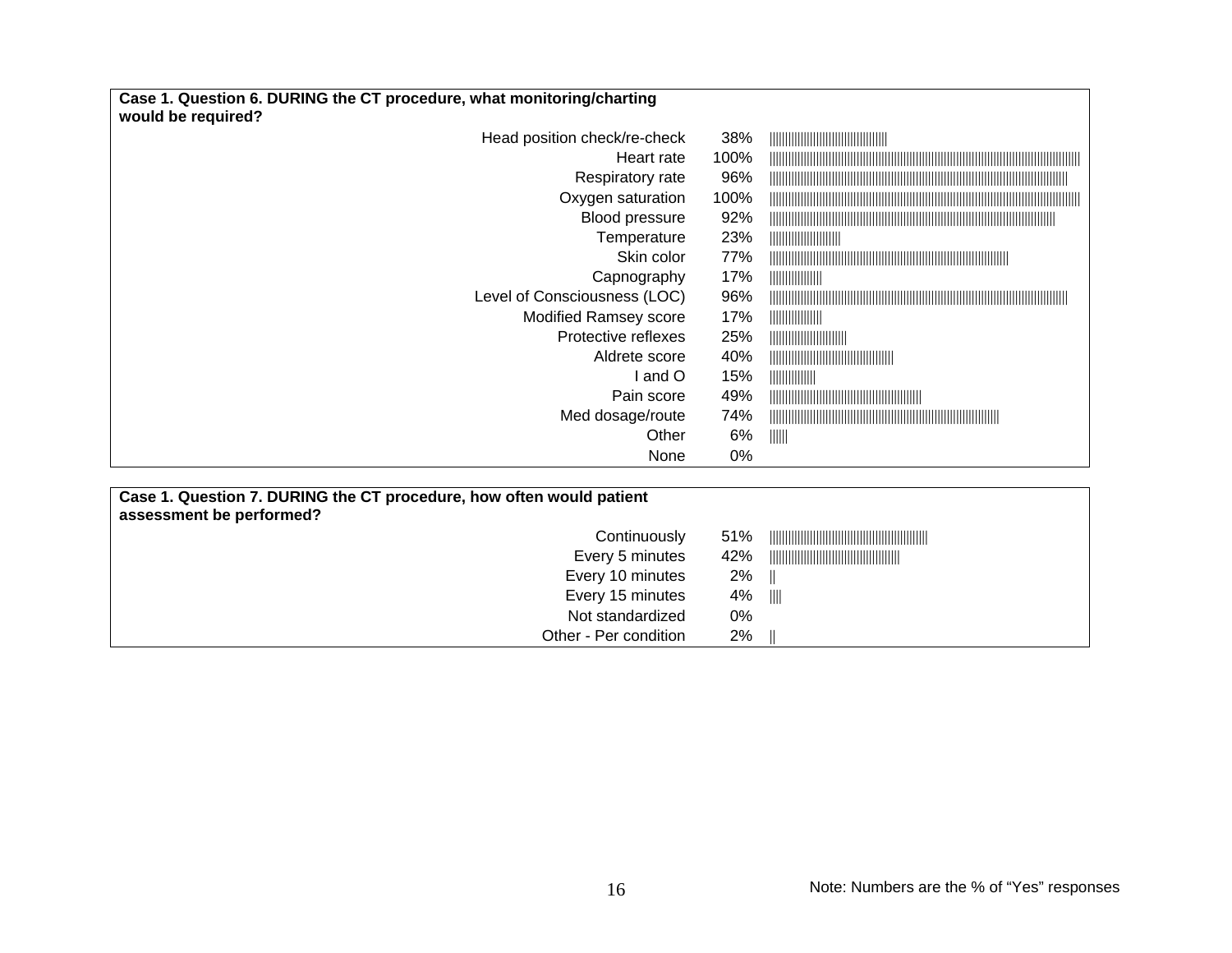| Case 1. Question 8. What discharge criteria would this patient need to meet<br>before disposition?   |     |                                                                                                                                                                                                                                                                                                                     |
|------------------------------------------------------------------------------------------------------|-----|---------------------------------------------------------------------------------------------------------------------------------------------------------------------------------------------------------------------------------------------------------------------------------------------------------------------|
| Returned to pre-sedation mental status (e.g., able to talk if age appropriate)                       | 98% |                                                                                                                                                                                                                                                                                                                     |
| Returned to pre-sedation activity level (e.g., awake, able to sit up unaided if age-<br>appropriate) | 87% |                                                                                                                                                                                                                                                                                                                     |
| After a specified length of stay                                                                     | 30% |                                                                                                                                                                                                                                                                                                                     |
| Able to take fluids                                                                                  | 77% |                                                                                                                                                                                                                                                                                                                     |
| Stable vital signs                                                                                   | 96% |                                                                                                                                                                                                                                                                                                                     |
| Oxygen saturation greater than 95% on room air or at patient's baseline                              | 89% |                                                                                                                                                                                                                                                                                                                     |
| Cardiovascular function and airway patency are satisfactory and stable                               | 74% |                                                                                                                                                                                                                                                                                                                     |
| Easily arousable                                                                                     | 74% |                                                                                                                                                                                                                                                                                                                     |
| Pain adequately controlled                                                                           | 81% |                                                                                                                                                                                                                                                                                                                     |
| Physician discretion                                                                                 | 36% |                                                                                                                                                                                                                                                                                                                     |
| After a specified length of stay when a reversal agent was given                                     | 55% |                                                                                                                                                                                                                                                                                                                     |
| Able to be discharged to responsible adult and/or second adult to monitor child on<br>trip home      | 68% |                                                                                                                                                                                                                                                                                                                     |
| Patient/parent discharge instructions given                                                          | 89% |                                                                                                                                                                                                                                                                                                                     |
| Patient is provided a 24-hour emergency telephone contact                                            | 60% |                                                                                                                                                                                                                                                                                                                     |
| Other                                                                                                | 11% | $\frac{1}{2}$ $\frac{1}{2}$ $\frac{1}{2}$ $\frac{1}{2}$ $\frac{1}{2}$ $\frac{1}{2}$ $\frac{1}{2}$ $\frac{1}{2}$ $\frac{1}{2}$ $\frac{1}{2}$ $\frac{1}{2}$ $\frac{1}{2}$ $\frac{1}{2}$ $\frac{1}{2}$ $\frac{1}{2}$ $\frac{1}{2}$ $\frac{1}{2}$ $\frac{1}{2}$ $\frac{1}{2}$ $\frac{1}{2}$ $\frac{1}{2}$ $\frac{1}{2}$ |
| None                                                                                                 | 0%  |                                                                                                                                                                                                                                                                                                                     |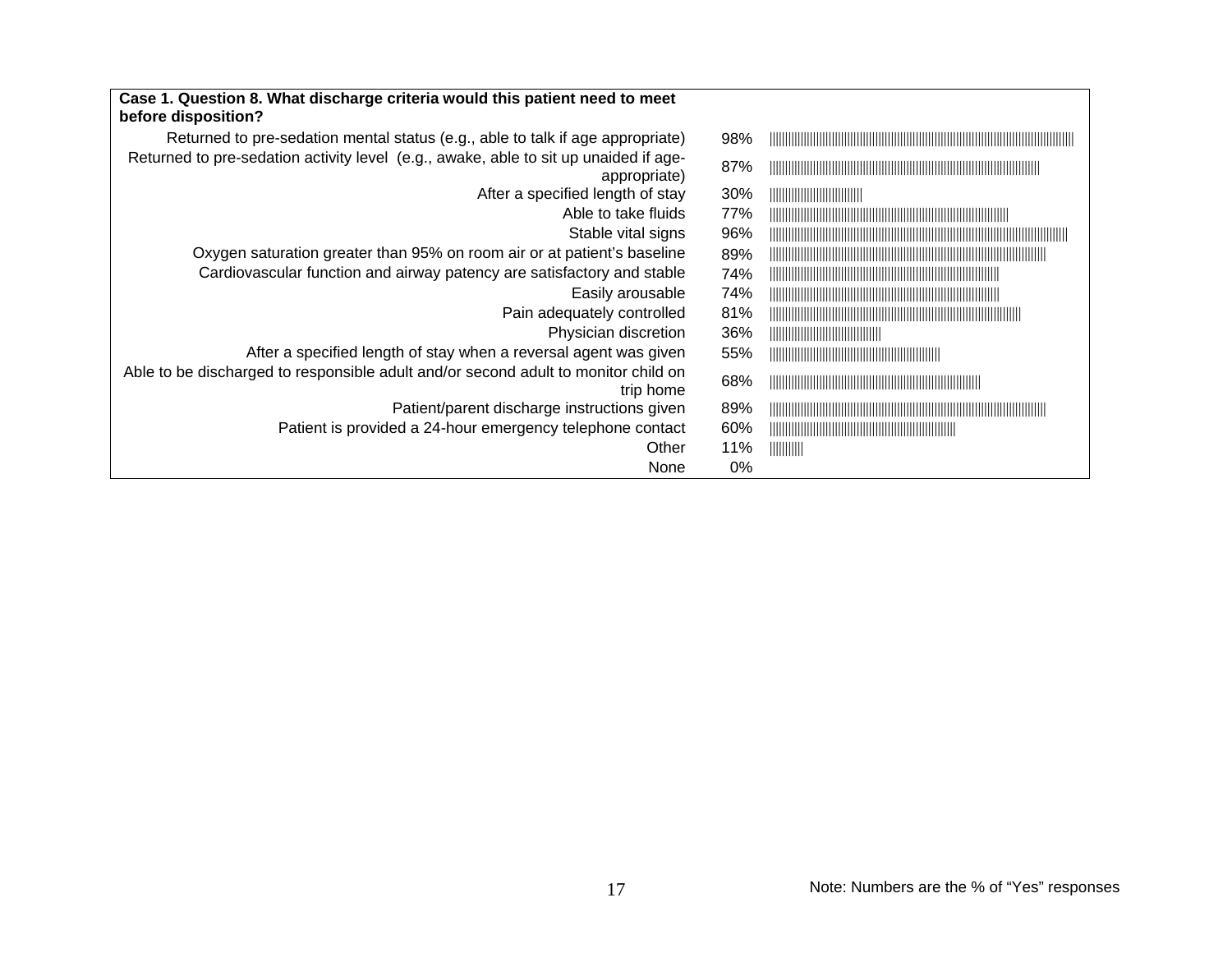## **V. Totals for All Case Scenario 2 Questions (52 respondents)**

#### **Case Description**  A six-year-old female has suffered a severely angulated wrist fracture in a fall. The child is very agitated and cries when any stranger comes near her. The orthopedist will perform a fracture reduction, and the child will need moderate sedation to undergo the procedure. Her vital signs are: Temp: 36.4/97.5 HR: 110 RR: 28 BP: 108/70 O2 saturation: 99% on RA There are no other injuries or contraindications to sedation.

| Case 2. Question 1. What would be included in the pre-sedation assessment |      |               |
|---------------------------------------------------------------------------|------|---------------|
| of this patient?                                                          |      |               |
| Aldrete score                                                             | 67%  |               |
| Allergies                                                                 | 100% |               |
| Anesthetic plan                                                           | 60%  |               |
| ASA classification                                                        | 71%  |               |
| Body habitus                                                              | 35%  |               |
| Drug calculations/preparation/ medication worksheet                       | 65%  |               |
| Equipment checklist                                                       | 77%  |               |
| History of anesthesia                                                     | 81%  |               |
| <b>History and Physical</b>                                               | 96%  |               |
| Mallampati classification/Airway assessment                               | 56%  |               |
| <b>Modified Ramsey score</b>                                              | 21%  |               |
| <b>NPO Status</b>                                                         | 100% |               |
| Pain Score                                                                | 92%  |               |
| Physician credential check                                                | 35%  |               |
| Time out/universal precautions                                            | 90%  |               |
| Vital signs                                                               | 100% |               |
| Other                                                                     | 19%  | $\frac{1}{2}$ |
| None                                                                      | 0%   |               |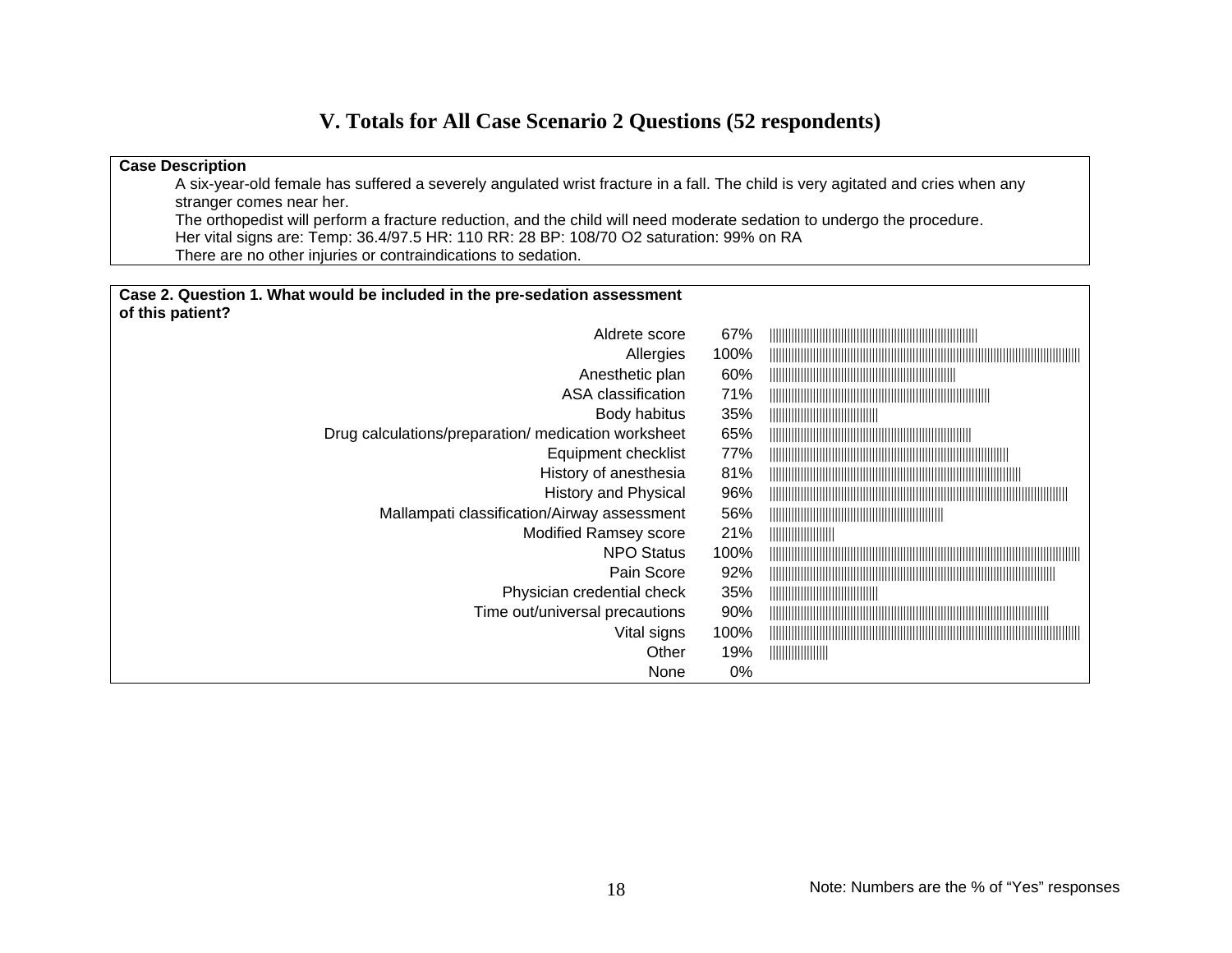| Case 2. Question 2. What monitoring equipment, supplies & medication<br>would be required at the bedside for this patient? |      |                                                                                                                                                                                                                                                                                                                     |
|----------------------------------------------------------------------------------------------------------------------------|------|---------------------------------------------------------------------------------------------------------------------------------------------------------------------------------------------------------------------------------------------------------------------------------------------------------------------|
| Pulse oximeter                                                                                                             | 100% |                                                                                                                                                                                                                                                                                                                     |
| End-tidal CO2 monitor/detector                                                                                             | 37%  |                                                                                                                                                                                                                                                                                                                     |
| BP monitor                                                                                                                 | 100% |                                                                                                                                                                                                                                                                                                                     |
| Thermometer                                                                                                                | 27%  |                                                                                                                                                                                                                                                                                                                     |
| Defibrillator                                                                                                              | 71%  |                                                                                                                                                                                                                                                                                                                     |
| IV equipment                                                                                                               | 87%  |                                                                                                                                                                                                                                                                                                                     |
| IV access                                                                                                                  | 88%  |                                                                                                                                                                                                                                                                                                                     |
| Suction equipment                                                                                                          | 94%  |                                                                                                                                                                                                                                                                                                                     |
| Oxygen                                                                                                                     | 100% |                                                                                                                                                                                                                                                                                                                     |
| Stethoscope                                                                                                                | 85%  |                                                                                                                                                                                                                                                                                                                     |
| ETT (correct patient size)                                                                                                 | 65%  |                                                                                                                                                                                                                                                                                                                     |
| Bag - valve mask (correct size)                                                                                            | 90%  |                                                                                                                                                                                                                                                                                                                     |
| Nasal cannula                                                                                                              | 79%  |                                                                                                                                                                                                                                                                                                                     |
| Naloxone (dose calculated)                                                                                                 | 79%  |                                                                                                                                                                                                                                                                                                                     |
| Flumazenil (dose calculated)                                                                                               | 65%  |                                                                                                                                                                                                                                                                                                                     |
| Crash cart/respiratory box                                                                                                 | 85%  |                                                                                                                                                                                                                                                                                                                     |
| Cardiac monitor                                                                                                            | 94%  |                                                                                                                                                                                                                                                                                                                     |
| Other                                                                                                                      | 12%  | $\frac{1}{2}$ $\frac{1}{2}$ $\frac{1}{2}$ $\frac{1}{2}$ $\frac{1}{2}$ $\frac{1}{2}$ $\frac{1}{2}$ $\frac{1}{2}$ $\frac{1}{2}$ $\frac{1}{2}$ $\frac{1}{2}$ $\frac{1}{2}$ $\frac{1}{2}$ $\frac{1}{2}$ $\frac{1}{2}$ $\frac{1}{2}$ $\frac{1}{2}$ $\frac{1}{2}$ $\frac{1}{2}$ $\frac{1}{2}$ $\frac{1}{2}$ $\frac{1}{2}$ |
| None                                                                                                                       | 0%   |                                                                                                                                                                                                                                                                                                                     |

| Case 2. Question 3. In this scenario, is the person responsible for  |
|----------------------------------------------------------------------|
| monitoring the sedated patient allowed to perform or assist with the |
| procedure?                                                           |

29% ||||||||||||||||||||||||||||||||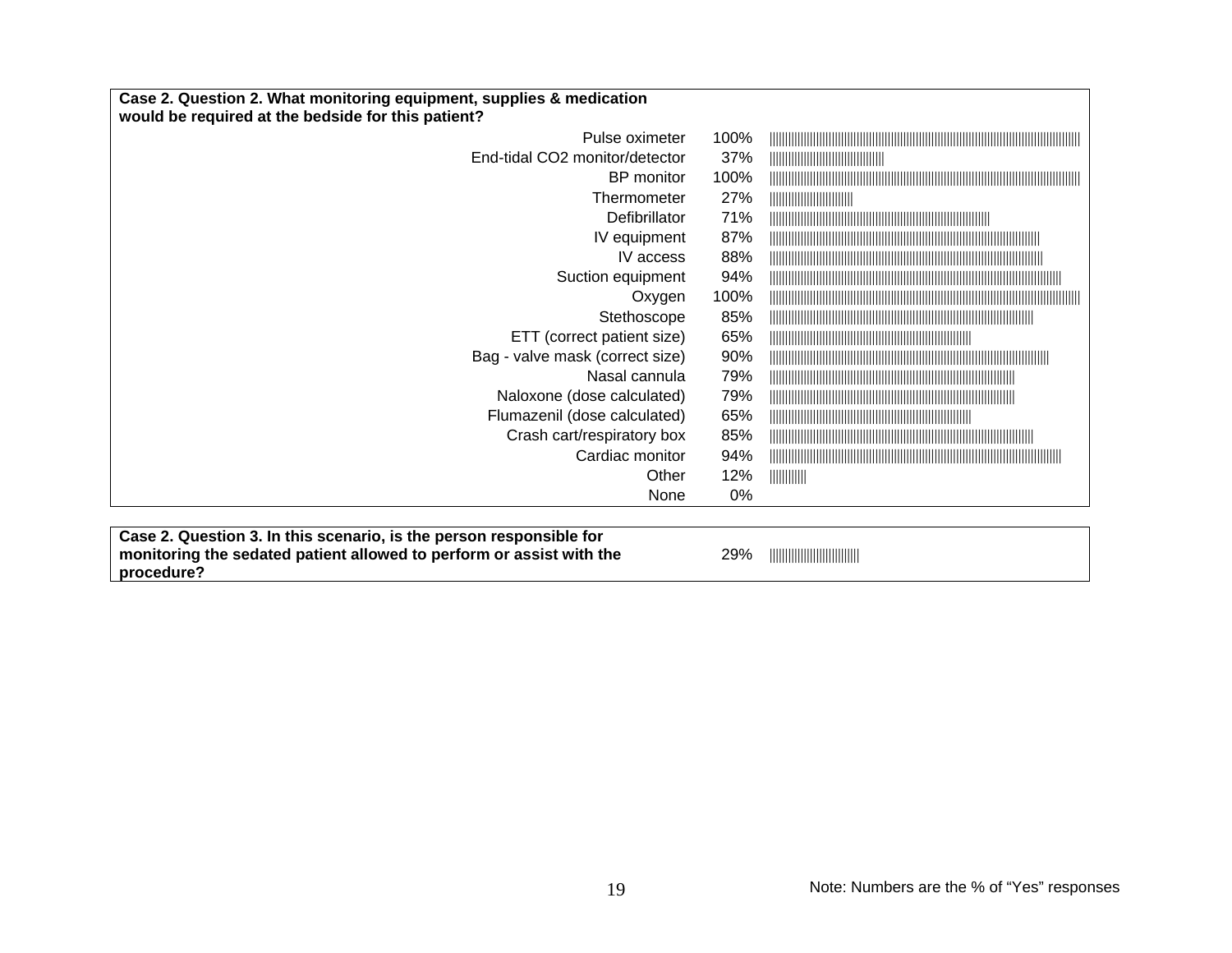| Case 2. Question 4. Which of the following medication(s) would you |     |                                                                                                                                                                                                                                                                                                                     |
|--------------------------------------------------------------------|-----|---------------------------------------------------------------------------------------------------------------------------------------------------------------------------------------------------------------------------------------------------------------------------------------------------------------------|
| typically use to moderately sedate this patient?                   |     |                                                                                                                                                                                                                                                                                                                     |
| Ativan (Lorazepam)                                                 | 27% |                                                                                                                                                                                                                                                                                                                     |
| <b>Brevital (Methohexital)</b>                                     | 8%  |                                                                                                                                                                                                                                                                                                                     |
| Chloral Hydrate                                                    | 12% | $\frac{1}{2}$ $\frac{1}{2}$ $\frac{1}{2}$ $\frac{1}{2}$ $\frac{1}{2}$ $\frac{1}{2}$ $\frac{1}{2}$ $\frac{1}{2}$ $\frac{1}{2}$ $\frac{1}{2}$ $\frac{1}{2}$ $\frac{1}{2}$ $\frac{1}{2}$ $\frac{1}{2}$ $\frac{1}{2}$ $\frac{1}{2}$ $\frac{1}{2}$ $\frac{1}{2}$ $\frac{1}{2}$ $\frac{1}{2}$ $\frac{1}{2}$ $\frac{1}{2}$ |
| Clonidine                                                          | 0%  |                                                                                                                                                                                                                                                                                                                     |
| Demerol (Meperidine)                                               | 10% | $\frac{1}{2}$ $\frac{1}{2}$ $\frac{1}{2}$ $\frac{1}{2}$ $\frac{1}{2}$ $\frac{1}{2}$ $\frac{1}{2}$ $\frac{1}{2}$ $\frac{1}{2}$ $\frac{1}{2}$ $\frac{1}{2}$ $\frac{1}{2}$ $\frac{1}{2}$ $\frac{1}{2}$ $\frac{1}{2}$ $\frac{1}{2}$ $\frac{1}{2}$ $\frac{1}{2}$ $\frac{1}{2}$ $\frac{1}{2}$ $\frac{1}{2}$ $\frac{1}{2}$ |
| Diprivan (Propofol)                                                | 13% | $\frac{1}{2}$ $\frac{1}{2}$ $\frac{1}{2}$ $\frac{1}{2}$ $\frac{1}{2}$ $\frac{1}{2}$ $\frac{1}{2}$ $\frac{1}{2}$ $\frac{1}{2}$ $\frac{1}{2}$ $\frac{1}{2}$ $\frac{1}{2}$ $\frac{1}{2}$ $\frac{1}{2}$ $\frac{1}{2}$ $\frac{1}{2}$ $\frac{1}{2}$ $\frac{1}{2}$ $\frac{1}{2}$ $\frac{1}{2}$ $\frac{1}{2}$ $\frac{1}{2}$ |
| Droperidol                                                         | 0%  |                                                                                                                                                                                                                                                                                                                     |
| Etomidate                                                          | 19% |                                                                                                                                                                                                                                                                                                                     |
| Fentanyl                                                           | 37% |                                                                                                                                                                                                                                                                                                                     |
| Haldol                                                             | 0%  |                                                                                                                                                                                                                                                                                                                     |
| Ketamine                                                           | 52% |                                                                                                                                                                                                                                                                                                                     |
| Morphine                                                           | 62% |                                                                                                                                                                                                                                                                                                                     |
| Nembutal (Pentobarbital)                                           | 4%  | $\  \, \ $                                                                                                                                                                                                                                                                                                          |
| Nitrous Oxide                                                      | 2%  |                                                                                                                                                                                                                                                                                                                     |
| Phenergan (Promethazine)                                           | 8%  |                                                                                                                                                                                                                                                                                                                     |
| Precedex (Dexmedetomidine)                                         | 0%  |                                                                                                                                                                                                                                                                                                                     |
| Thorazine (Chlorpromazine)                                         | 4%  | $\  \, \ $                                                                                                                                                                                                                                                                                                          |
| Valium (Diazepam)                                                  | 12% | $\frac{1}{2}$ $\frac{1}{2}$ $\frac{1}{2}$ $\frac{1}{2}$ $\frac{1}{2}$ $\frac{1}{2}$ $\frac{1}{2}$ $\frac{1}{2}$ $\frac{1}{2}$ $\frac{1}{2}$ $\frac{1}{2}$ $\frac{1}{2}$ $\frac{1}{2}$ $\frac{1}{2}$ $\frac{1}{2}$ $\frac{1}{2}$ $\frac{1}{2}$ $\frac{1}{2}$ $\frac{1}{2}$ $\frac{1}{2}$ $\frac{1}{2}$ $\frac{1}{2}$ |
| Versed (Midazolam)                                                 | 88% |                                                                                                                                                                                                                                                                                                                     |
| Other                                                              | 8%  |                                                                                                                                                                                                                                                                                                                     |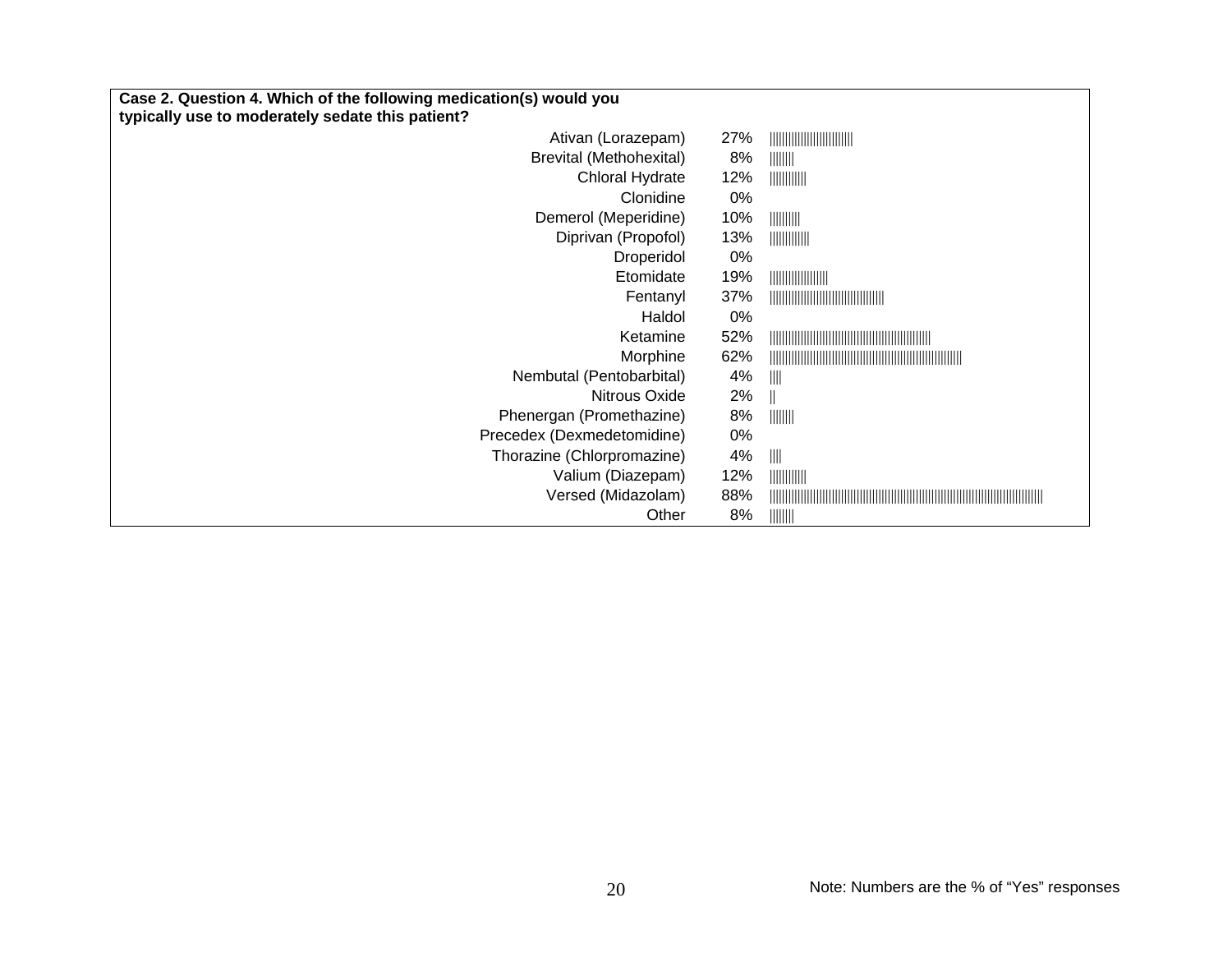| Case 2. Question 5. DURING the procedure, what monitoring/charting would<br>be required? |      |               |
|------------------------------------------------------------------------------------------|------|---------------|
| Head position check/re-check                                                             | 46%  |               |
| Heart rate                                                                               | 98%  |               |
| Respiratory rate                                                                         | 98%  |               |
| Oxygen saturation                                                                        | 100% |               |
| Blood pressure                                                                           | 96%  |               |
| Temperature                                                                              | 29%  |               |
| Skin color                                                                               | 83%  |               |
| Capnography                                                                              | 13%  | $\frac{1}{2}$ |
| Level of Consciousness (LOC)                                                             | 96%  |               |
| Modified Ramsey score                                                                    | 25%  |               |
| Protective reflexes                                                                      | 46%  |               |
| Aldrete score                                                                            | 44%  |               |
| and O                                                                                    | 21%  |               |
| Pain score                                                                               | 71%  |               |
| Med dosage/route                                                                         | 92%  |               |
| Other                                                                                    | 6%   | -IIIII        |
| None                                                                                     | 0%   |               |
|                                                                                          |      |               |

| Case 2. Question 6. DURING the procedure, how often would patient<br>assessment be performed? |     |  |
|-----------------------------------------------------------------------------------------------|-----|--|
| Continuously                                                                                  | 58% |  |
| Every 5 minutes                                                                               | 38% |  |
| Every 10 minutes                                                                              | 2%  |  |
| Every 15 minutes                                                                              | 0%  |  |
| Not standardized                                                                              | 0%  |  |
| Other - Per condition                                                                         | 2%  |  |